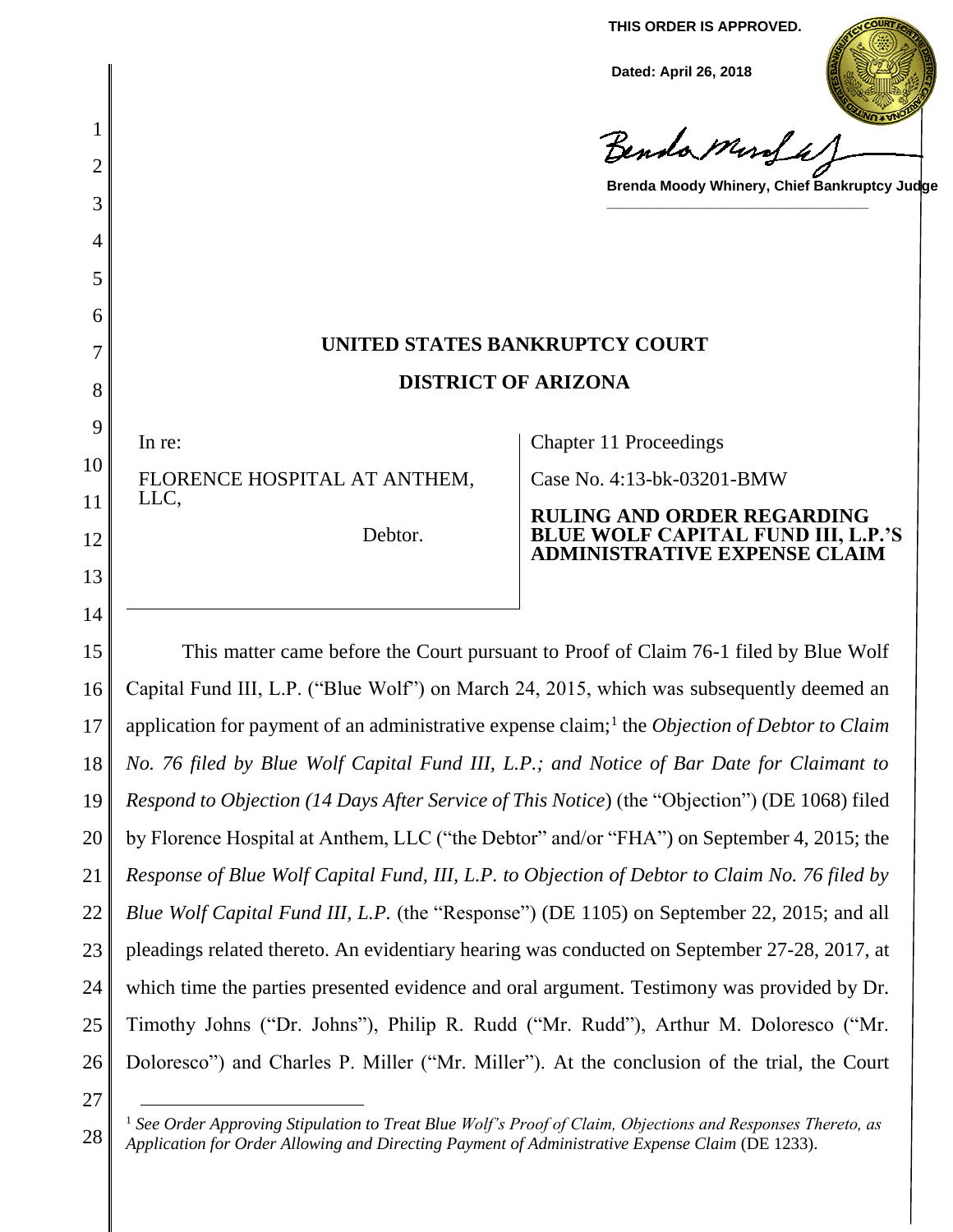1 2 3 4 allowed the parties to submit post-trial briefing, which was completed on October 27, 2017, and the Court took the matter under advisement. Based on the pleadings, the testimony offered, the exhibits entered into evidence, and the entire record before the Court, the Court now issues its ruling.

- 5
- 6

#### **I. Statement of Jurisdiction**

7 8 9 10 11 The Court has jurisdiction over this matter pursuant to 28 U.S.C. §§ 1334(b) and  $157(b)(2)(B)$ . This decision constitutes the Court's findings of fact and conclusions of law pursuant to Federal Rule of Civil Procedure 52, as incorporated by Federal Rule of Bankruptcy Procedure 7052, and as made applicable to contested matters by Federal Rule of Bankruptcy Procedure 9014(c).

12

#### 13 **II. Issues**

14 15 16 17 18 The only issue before the Court at this time is whether Blue Wolf is entitled to an administrative claim against the Debtor under the tort theories of fraudulent or negligent misrepresentation related to the Blue Wolf sale process. To the extent the Court determines that Blue Wolf is entitled to an administrative claim, the issue as to the amount of damages has been reserved for determination at a later date.

- 19
- 20

#### **III. Factual and Procedural Background**

21

## **A. Bankruptcy Filings of FHA and Gilbert Hospital**

22 23 1. Dr. Johns is the founder of FHA and a related hospital, Gilbert Hospital, LLC ("GH").

24 25 26 27 2. On March 6, 2013, the Debtor filed its petition for relief under Chapter 11 of the Bankruptcy Code (the "Petition Date"). Dr. Johns signed the petition as manager of the Debtor. 3. From the Petition Date through the Effective Date of FHA's joint plan of reorganization in 2016, Dr. Johns was the sole manager and a member of FHA.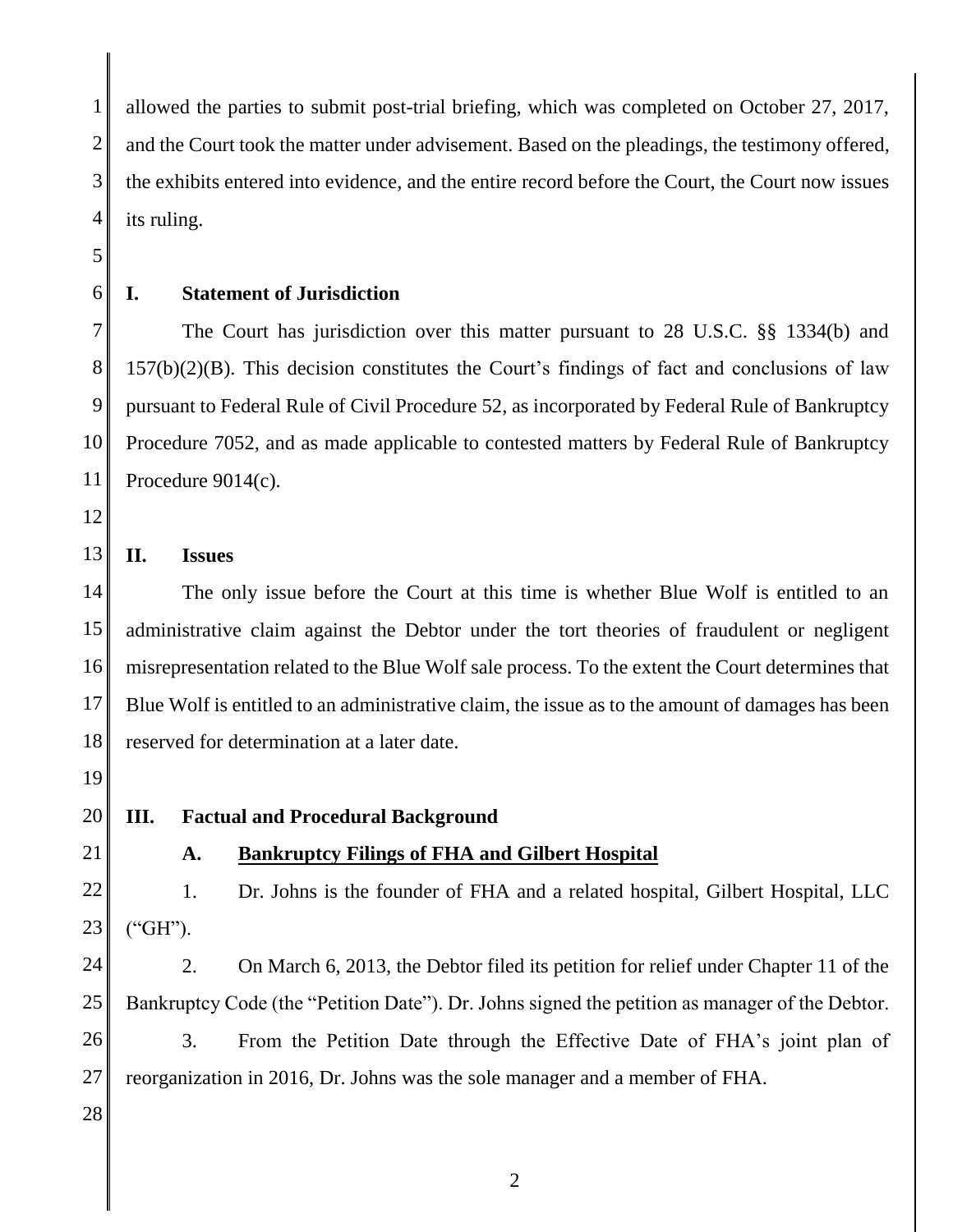1 2 4. The Debtor remained in possession of its property and operated its business as a hospital in the ordinary course during the Chapter 11 case.

3 4 5 6 7 5. Dr. Johns was the interim Chief Executive Officer ("CEO") of FHA from April 26, 2013 until September 3, 2013. On September 16, 2013, the Debtor filed a notice stating that the Debtor had retained Arthur Doloresco as the new CEO. (DE 313). Court approval was not requested for Mr. Doloresco's retention. Mr. Doloresco did not have a signed employment contract with the Debtor.  $(9/28/17$  Trial Tr., p. 9).<sup>2</sup>

- 8 9 10 11 6. Dr. Johns was involved in retaining Polsinelli PC ("Polsinelli") to replace the Debtor's original counsel, and in hiring CKS Advisors, LLC ("CKS") to serve as the Debtor's financial advisor and investment banker/sale agent. (9/27/17 Trial Tr., pp. 86, 116). Dr. Johns provided the retainers to Polsinelli (\$75,000) and CKS (\$24,000). (*See* DE 198, 202).
- 12

7. Dr. Johns received all Court filings in this case.

13 14 15 8. On February 5, 2014, GH filed its petition under Chapter 11 of the Bankruptcy Code. (Case No. 2:14-bk-01451-MCW). Bradley Newswander signed the GH petition as Board Chair. Dr. Johns was the majority member of GH, and sat on GH's management board.

16 17 9. The Debtor's Schedules indicate that GH was the Debtor's largest unsecured creditor.

18 19 10. The Debtor and GH asserted numerous cross-claims against each other during the course of the bankruptcy cases.

- 20
- 21

### **B. The Sale Process**

22 23 24 25 11. On April 2, 2014, the Debtor filed an *Application to Employ CKS Securities, LLC as Investment Banker*, to serve as the Debtor's investment banker and sale agent for the purpose of pursuing a sale of FHA. (DE 505). An order approving this application was entered on April 15, 2014, and amended on May 23, 2014. (DE 514, 538).

26 27

<sup>28</sup>  $2$  References to the trial transcript are by date and page. For example, a reference to page 8 from the September 27, 2017 transcript, would be identified by: "9/27/17 Trial Tr., p. 8." References to exhibits that were admitted into evidence at trial are indicated by "TE \_\_."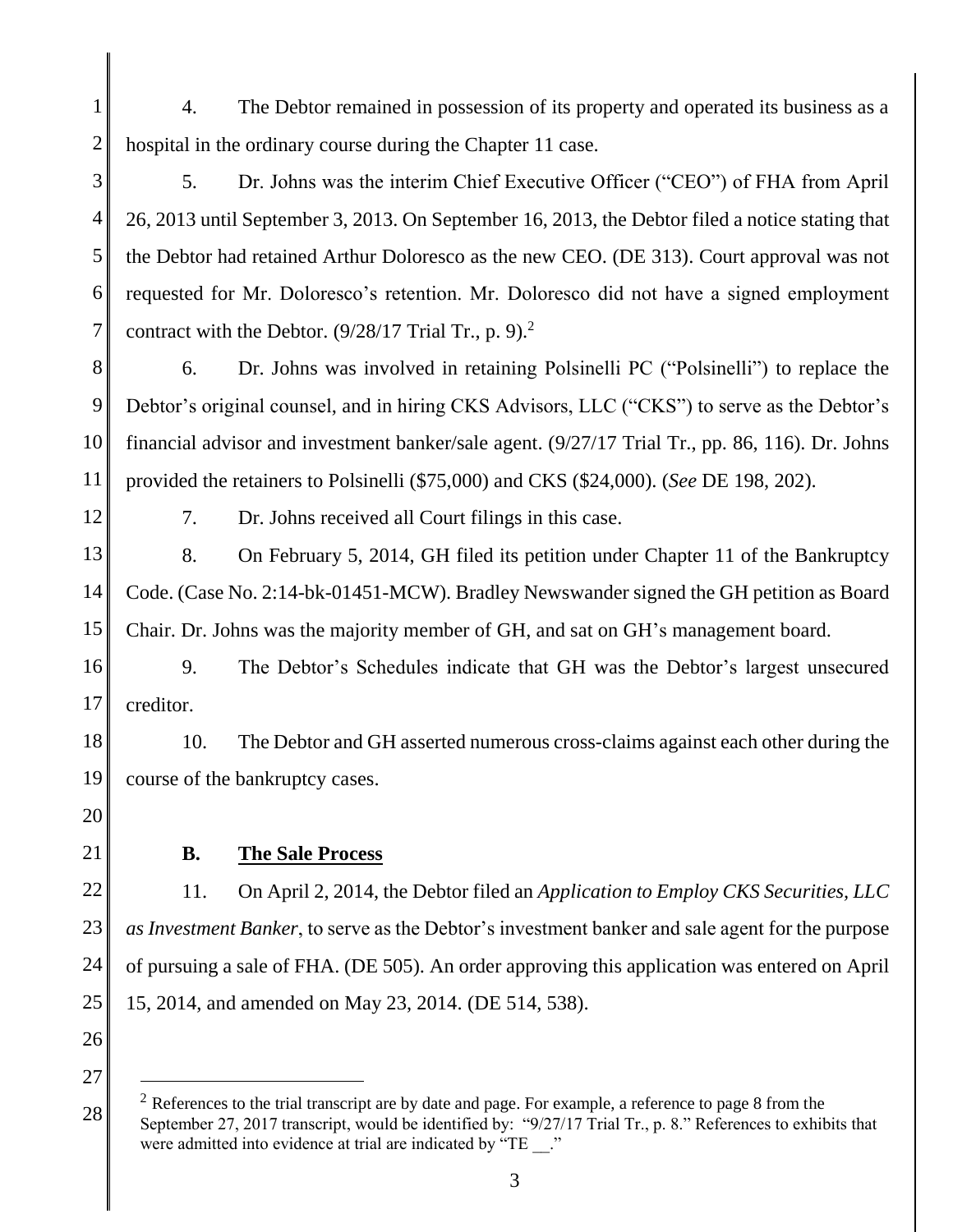1

#### **C. The Terner Sale Proceedings**

2 3 4 5 6 7 8 9 10 12. On June 11, 2014, the Debtor filed the *Debtor's Motion for Orders: (1) Approving Sale of Debtor's Assets Free and Clear of Liens, Claims and Interests, (2) Approving Assumption and Assignment of Unexpired Leases and Executory Contracts, (3) Approving Certain Bid and Auction Procedures, (4) Setting Date and Time for Hearing on Proposed Sale, and (5) Approving Form and Notice of Auction and Sale Hearing* (the "Sale Motion"), in which it proposed to sell substantially all of its assets to Terner Capital Group, LLC ("Terner") for \$7,500,000. (DE 543, TE 6). The Sale Motion sought approval of a Letter of Intent submitted by Terner (the "Terner LOI") and requested that Terner be designated as the stalking horse bidder.

11 12 13 14 15 16 13. Five parties-in-interest filed objections to the Sale Motion, including Bank SNB National Association ("Bank SNB") (on the basis that the offer was not sufficient to pay its secured claim); FHA's landlord, MPT of Florence, LLC ("MPT") (on the basis that the sale could not affect its rights under its lease); GH; the Official Committee of Unsecured Creditors of FHA (the "FHA Committee") (asto the \$350,000 cost reimbursement); and the United States Trustee for the District of Arizona (the "UST"). (DE 549-553, TE 225-229).

17 18 19 14. At a status hearing on August 18, 2014, the Debtor reported that Terner was not proceeding with its offer, but that a prior potential stalking horse bidder, which was later identified as Blue Wolf, was still interested in purchasing the Debtor's assets. (DE 583).

- 20
- 21

#### **D. The Blue Wolf Sale Proceedings**

22 23 24 25 26 15. On September 25, 2014, the Debtor filed a *Notice of Filing: (1) Letter of Intent from Blue Wolf Capital Fund III, L.P.; (2) Proposed Form Asset Purchase Agreement Regarding the Sale of the Debtor's Assets; and (3) Proposed Order Establishing Bid Procedures, Setting Date and Time of Sale Hearing, and Setting Related Deadlines* (the "Blue Wolf Notice"). (DE 594, TE 8).

27 28 16. Pursuant to the Letter of Intent executed by Blue Wolf (together with any revisions or modifications, the "Blue Wolf LOI"), as attached to the Blue Wolf Notice, Blue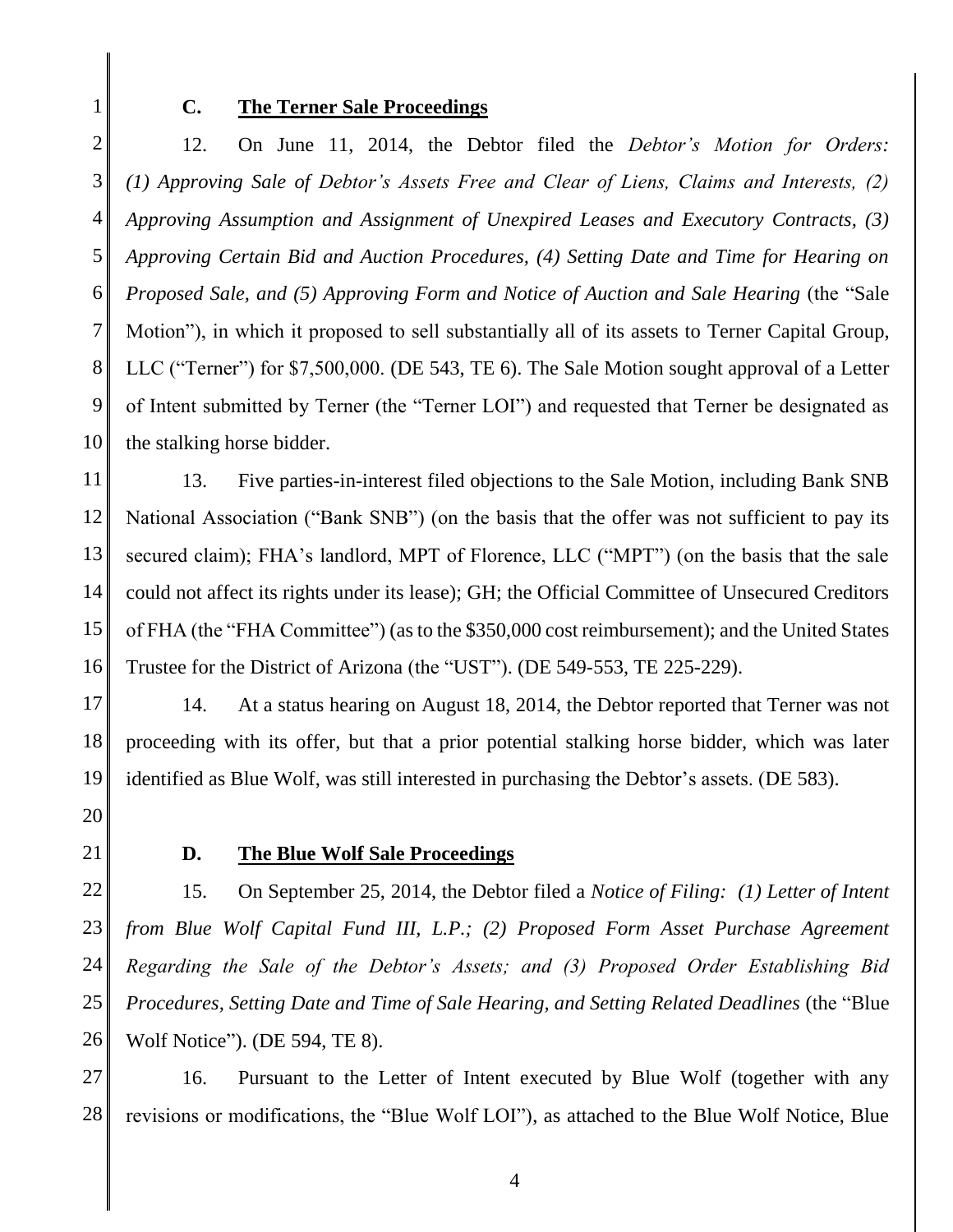1 2 3 4 Wolf proposed to purchase substantially all of the Debtor's assets for cash consideration of \$5,000,000 and the assumption of specified liabilities. The Debtor, through Mr. Doloresco, agreed to and accepted the terms of Blue Wolf's offer as an acceptable opening bid as the stalking horse bidder.

5 6 17. Blue Wolf is a sophisticated investor with experience bidding on assets in bankruptcy court sales under 11 U.S.C. § 363. (9/28/17 Trial Tr., p. 148).

7 8 9 10 11 18. The Blue Wolf LOI initially provided for a \$300,000 "cost reimbursement" to Blue Wolf, payable in the event Blue Wolf was not the successful bidder, or if no auction or sale of the Debtor's assets occurred. The proposed order establishing bid procedures provided that Blue Wolf's cost reimbursement would be granted a super-priority administrative claim status, priming the security interests of Bank SNB and other creditors.

12 13 14 15 19. On September 30, 2014, MPT filed a *Limited Objection and Statement of Position with Respect to Debtor's Proposed Sale Procedures Order and Related Matters*. (DE 600). MPT objected to any condition that would require the Debtor's Lease with MPT to be renegotiated and amended, and to the terms of the proposed cost reimbursement.

16 17 18 19 20 20. On October 1, 2014, Bank SNB filed its *Objection to Entry of Order Approving Certain Proposed Bid and Auction Procedures*. (DE 601). The objections of Bank SNB to the proposed procedures included the failure of the Debtor to expressly recognize Bank SNB's right to credit bid. Bank SNB's objection also raised concerns about the "extremely low purchase price" proposed by Blue Wolf and that the sale constituted an improper *sub rosa* plan.

21 22 23 24 25 26 21. On October 1, 2014, GH filed its *Objection and Joinder in MPT's and Bank SNB's Objections and Statements of Position Concerning Proposed Order Establishing Bid Procedures*. (DE 603). GH joined in the objections of other parties and alleged that it held an administrative expense claim against FHA in the amount of \$1,300,751.74. GH further noted that the Blue Wolf LOI provided that Bank SNB would be paid no more than \$3.7 million on its claim of more than \$9.8 million.

27 / / /

28 / / /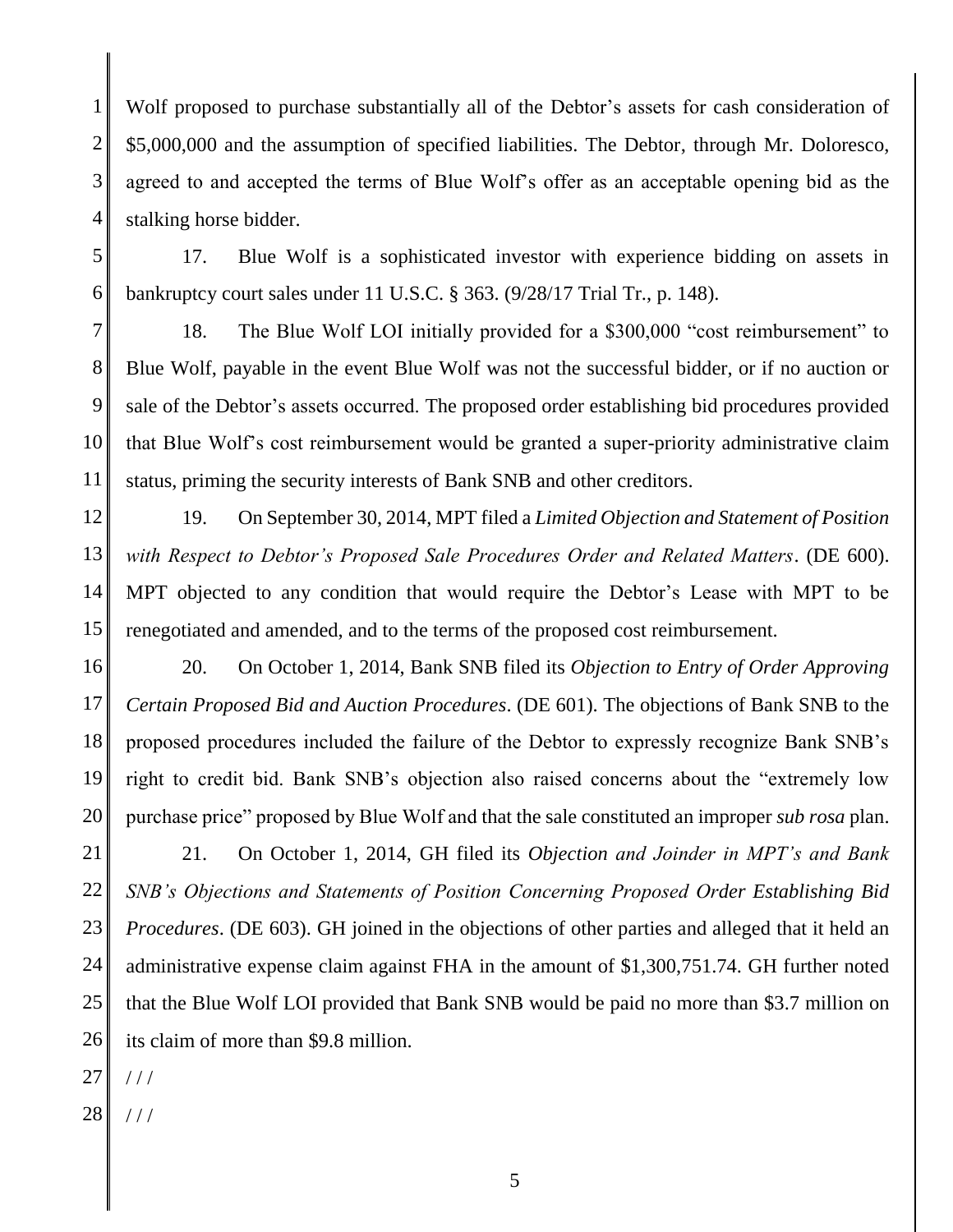1 2 3 22. The Court conducted hearings on October 2, 2014 and October 6, 2014, regarding the proposed bid procedures and sale process. Dr. Johns appeared by telephone at the October 6, 2014 hearing.

4 5 6 7 8 9 23. On October 8, 2014, Bank SNB and GH filed a *Notice of Commitment to File Creditor's Plan* (the "Commitment Notice"). (DE 607). The Commitment Notice provided that Bank SNB and GH "hereby commit to filing, by no later than Friday, October 17, 2014, a Chapter 11 Plan proposed by Bank SNB and/or Gilbert Hospital." (DE 607). Neither GH nor Bank SNB filed a plan by October 17, 2014, but instead filed an *Amended Notice of Commitment to File Creditor's Plan*. (DE 611).

10 11 12 13 14 15 16 17 24. On October 10, 2014, FHA filed an *Amended Notice of Filing: (1) Amended Letter of Intent from Blue Wolf Capital Fund III, L.P.; (2) Proposed Form Asset Purchase Agreement Regarding the Sale of the Debtor's Assets; and (3) Proposed Order Establishing Bid Procedures, Setting Date and Time of Sale Hearing, and Setting Related Deadlines* (the "Amended Notice of Filing"), which included an amended version of the Blue Wolf LOI. (DE 608, TE 7). The amended Blue Wolf LOI provided for a cost reimbursement of \$175,000, payable only if Blue Wolf entered into an asset purchase agreement and was not the successful buyer, due to an overbid. (DE 608, TE 7).

18 19 20 21 22 23 24 25 25. On October 17, 2014, the Court entered its *Order Establishing Bid Procedures, Setting Date and Time of Sale Hearings, and Setting Related Deadlines* (the "Bid Procedures Order"). (DE 613, TE 9). In the Bid Procedures Order, the Court approved Blue Wolf as the stalking horse bidder under the terms of the revised Blue Wolf LOI and set various deadlines including: (1) the filing of an executed asset purchase agreement by December 5, 2014; (2) setting a bid deadline of December 10, 2014; (3) setting December 15, 2014 as the deadline to file objections to the proposed sale and auction; and (4) setting a sale hearing to be conducted on January 7, 2015. Bank SNB was given the right to credit bid.

26 27 28 26. The Bid Procedures Order required the Debtor to provide Blue Wolf with "prompt access to the corporate, business, financial, accounting, tax, customer, supplier, and all other records and information relating to the Debtor as requested . . . ." (DE 613, TE 9).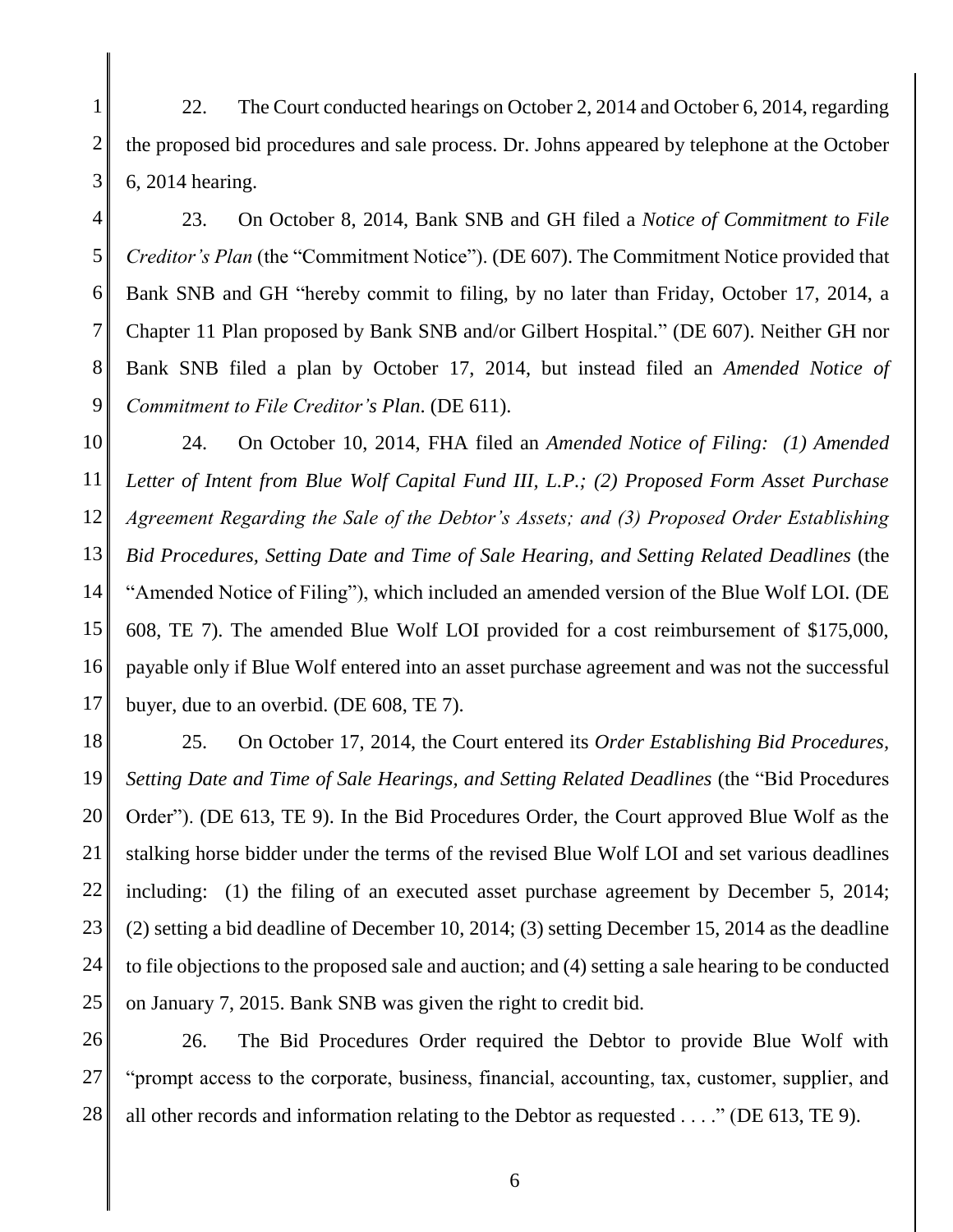1 2 3 4 5 27. On November 17, 2014, after the Court had entered the Bid Procedures Order, but before Blue Wolf had completed its due diligence and notified the Debtor of its intent to proceed, GH filed a *Joint Plan of Reorganization for Gilbert Hospital, LLC and Florence Hospital at Anthem, LLC Proposed by Gilbert Hospital, LLC and Bank SNB Dated November 17, 2014* (the "Joint Plan"). (DE 629, TE 235).

6 7 8 9 10 11 12 28. On December 3, 2014, after completing its due diligence, Blue Wolf informed the Debtor that it intended to proceed with the acquisition of FHA's assets. In connection with this notice, as required by the Bid Procedures Order, Blue Wolf and the Debtor executed and entered into an Asset Purchase Agreement (the "Blue Wolf APA") providing for the sale of substantially all of the assets of the Debtor to Blue Wolf, and the Debtor filed the Blue Wolf APA with the Court. (*See* DE 645, TE 11). Mr. Doloresco executed the Blue Wolf APA on behalf of the Debtor.

13

14

15

16

17

26

27

28

29. In the Blue Wolf APA, the Debtor represented and warranted, *inter alia*, that:

(1) Subject to final approval by the Bankruptcy Court pursuant to the Sale Order, Seller has the full right, power and authority to enter into this Agreement and the Related Agreements, as applicable, and to consummate the Transactions. Blue Wolf APA, § 5.1.

18 19 20 (2) Seller has duly executed and delivered this Agreement, and this Agreement constitutes a legal, valid and binding obligation of Seller, enforceable against it in accordance with its terms . . . . *Id.* at § 5.2.

21 22 23 24 25 (3) Subject to final approval by the Bankruptcy Court pursuant to the Sale Order, the execution, delivery and performance of this Agreement and the Related Agreements by Seller . . . do not and will not violate, conflict with or result in the breach of any provision of Seller's articles of organization or limited liability company agreement. *Id.* at § 5.3.

30. On December 15, 2014, after the Blue Wolf APA was filed with the Court, Bank SNB provided notice that it intended to credit bid \$5,275,000 for the Debtor's assets. (*See* DE 668). Bank SNB subsequently withdrew its intent to credit bid on January 27, 2015. (DE 752).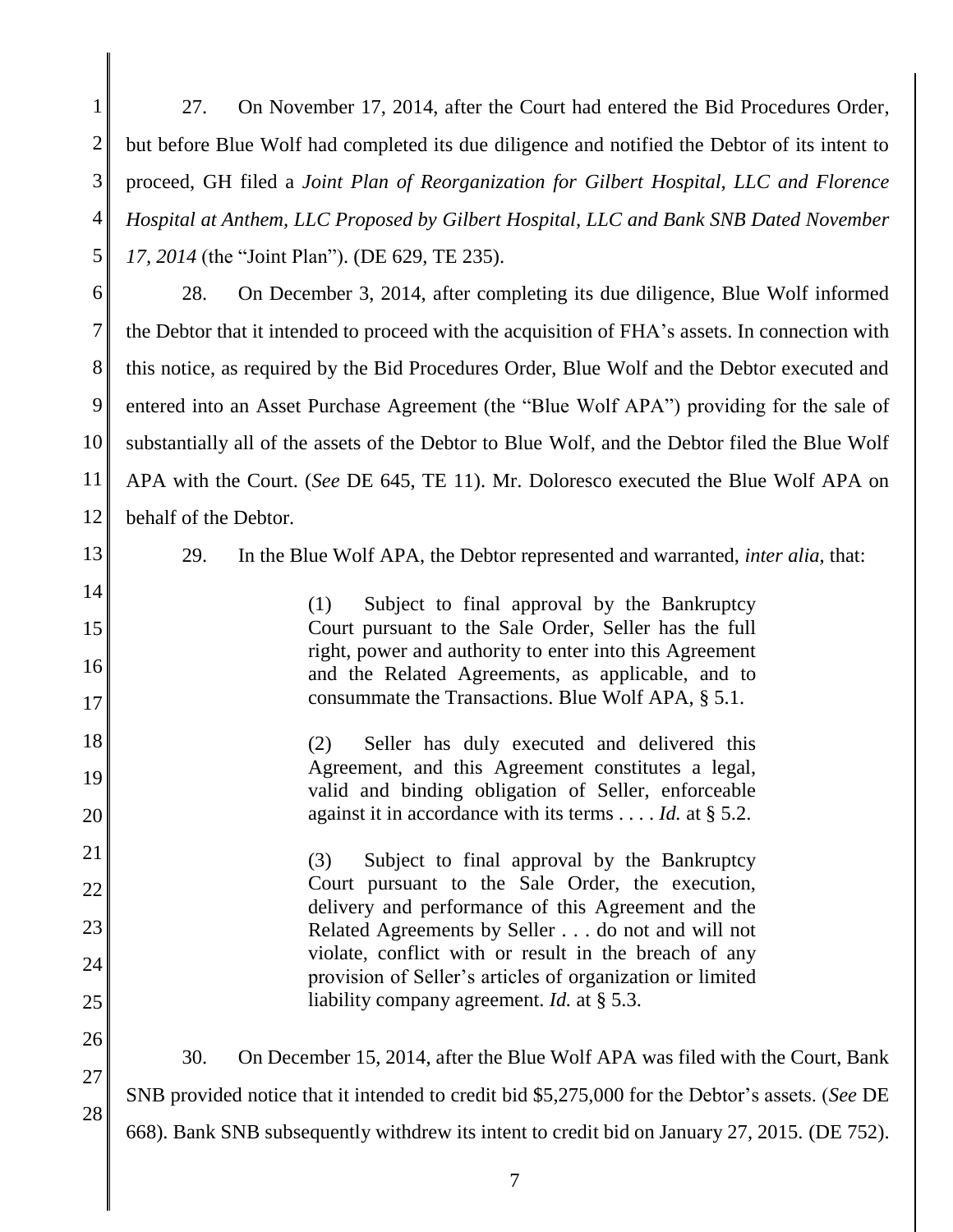1 2 3 4 5 31. Pursuant to the Blue Wolf APA, the Court's entry of a sale order was a condition precedent to the closing of the sale, as was, among other things, an amendment or modification to the Debtor's Real Property Lease with MPT (the "MPT Lease"), the negotiation of an employment agreement with Mr. Doloresco, and the completion of an IT Hosting Services Agreement (collectively, the "Conditions Precedent"). (DE 645, TE 11).

6 7

### **i. Corporate Authority**

8 9 10 11 32. On December 4, 2014, the Court conducted a hearing on procedural issues regarding the Joint Plan (the "December 4 Hearing"), at which time counsel for Dr. Johns reported that Dr. Johns was reserving his right to object to the Blue Wolf sale. Counsel for, and a representative of, Blue Wolf appeared telephonically at the December 4 Hearing. (DE 652).

12 13 14 15 33. On December 10, 2014, the Court held a hearing on the Joint Plan (the "December 10 Hearing"), at which time Bank SNB raised concerns about the Debtor's corporate authority to enter into the Blue Wolf sale. Counsel for, and a representative of, Blue Wolf appeared telephonically at the December 10 Hearing. (DE 667).

16

19

17 18 34. On December 12, 2014, Dr. John's filed his *Statement of Position Regarding Sale of Assets* (the "Position Statement") attaching the Declaration of Dr. Johns (the "Declaration"). (DE 665). In this Declaration, Dr. Johns states as follows:

| ∸  |          | I am over 18 years of age, and competent to testify.                                                        |
|----|----------|-------------------------------------------------------------------------------------------------------------|
| 20 | 2.       | I have personal knowledge of the facts stated herein.                                                       |
| 21 | 3.<br>4. | I am the founder and sole manager of the Debtor.<br>I have never assigned or delegated my managerial rights |
| 22 |          | and authority implicated by the Sale Motion and Asset                                                       |
| 23 |          | Purchase Agreement to any employee, officer or<br>counsel of the Debtor.                                    |
| 24 | 5.       | A trustee has not been appointed for the management of<br>the Debtor.                                       |
| 25 | 6.       | To my knowledge, no court order or other determinative                                                      |
| 26 |          | ruling has been issued or rendered removing Dr. Johns<br>as the manager of the Debtor.                      |
| 27 | 7.       | Under the Debtor's Operating Agreement, only the<br>manager and, in certain circumstances, the members      |
| 28 |          | have the authority to sell substantially all of the<br>Debtor's assets.                                     |
|    |          |                                                                                                             |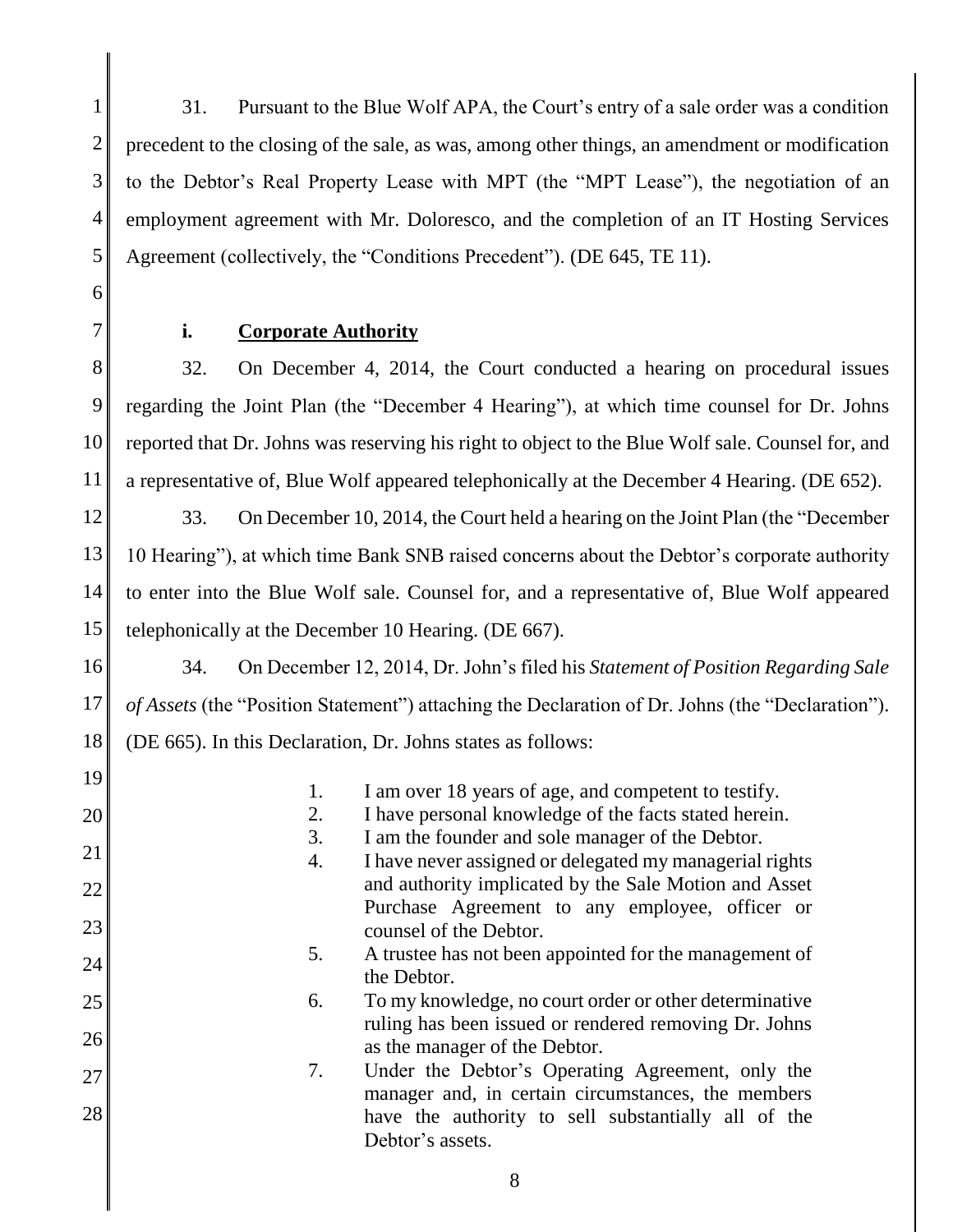| 1<br>$\overline{2}$ | 8.  | In my capacity as Manager of the Debtor, I have never<br>been asked to, nor have I authorized or approved the<br>Sale Motion, the Asset Purchase Agreement, or any sale |
|---------------------|-----|-------------------------------------------------------------------------------------------------------------------------------------------------------------------------|
| 3                   |     | of substantially all of the Debtor's Assets.                                                                                                                            |
| $\overline{4}$      | 9.  | To my knowledge, the members of the Debtors have<br>never been asked to provide consent or authority for any                                                            |
| 5                   |     | sale, and have not provided any consent or authority for                                                                                                                |
|                     | 10. | any sale.<br>I have not delegated or assigned to any employee,                                                                                                          |
| 6                   |     | officer or counsel the right to authorize or approve, on                                                                                                                |
| 7                   | 11. | behalf of the Debtor, a sale of the Debtor's assets.                                                                                                                    |
| 8                   |     | To my knowledge, there is no resolution<br>- or<br>authorization that has been provided by me as the                                                                    |
| 9                   |     | Manager, or the members of the Debtor to sell<br>substantially all of the Debtor's assets.                                                                              |
| 10                  | 12. | About the time of the Sale Motion, the Debtor's CEO                                                                                                                     |
| 11                  |     | unilaterally terminated all of my computer access to the                                                                                                                |
| 12                  |     | Debtor's accounts, books and records. I was not<br>involved in, or even informed of the substance or                                                                    |
| 13                  |     | content of most negotiations for the Asset Purchase                                                                                                                     |
|                     |     | Agreement, and the only information I received about<br>the Asset Purchase Agreement was through filed                                                                  |
| 14                  |     | documents.                                                                                                                                                              |
| 15                  | 13. | No process or procedure was initiated to remove me                                                                                                                      |
| 16                  |     | from any position. The Debtor's senior officers and its<br>counsel simply unilaterally asserted that I had a conflict                                                   |
| 17                  |     | because of my position on the Gilbert Board of                                                                                                                          |
| 18                  |     | Directors, and that I would no longer be involved in<br>negotiations or given confidential information.                                                                 |
| 19                  | 14. | I objected to being shut out and I did not consent to                                                                                                                   |
| 20                  |     | being removed from the process, nor did I abdicate any                                                                                                                  |
|                     |     | authority. I repeatedly requested to be provided the<br>information to which I was entitled to as manager.                                                              |
| 21                  |     | Debtor's senior officers and counsel refused to provide                                                                                                                 |
| 22                  |     | such information except on conditions that were<br>unacceptable to me.                                                                                                  |
| 23                  | 15. | I have personally guaranteed a substantial amount of the                                                                                                                |
| 24                  |     | Debtor's debt to Stillwater National Bank. I am                                                                                                                         |
| 25                  | 16. | currently being personally sued on that guarantee.<br>I am also the largest single equity holder for the Debtor.                                                        |
| 26                  | 17. | I have an interest in maximizing the value of the Debtor,                                                                                                               |
| 27                  |     | and seeing that it can repay as much as possible to<br><b>Stillwater National Bank.</b>                                                                                 |
| 28                  | 18. | Because I have been excluded completely from the Sale<br>Motion process, I am unaware of any facts that have not                                                        |
|                     |     |                                                                                                                                                                         |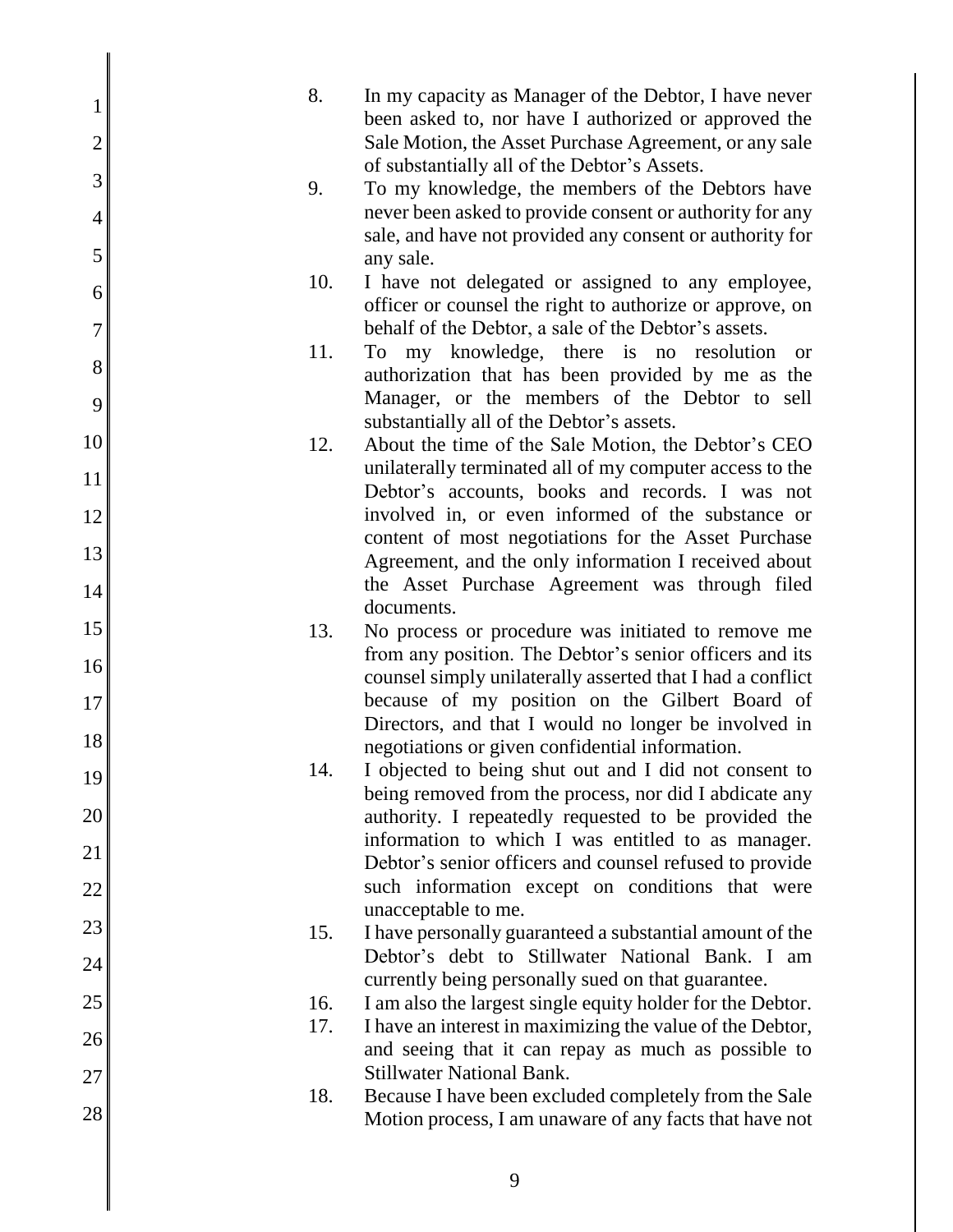been publicly disclosed, but I fear that a primary motivation of the Sale Motion is (1) to protect the employment or employment opportunities for current senior officers of the Debtors, who are not equity holders, but just employees, and (2) to maximize potential return for administrative claimants including counsel.

19. I object to a sale of the Debtor's assets to the extent that such a sale is intended to have or has the result of primarily or substantially benefitting existing senior officers so that they can retain their employment, and administrative claimants both to the detriment of creditors and equity holders of the Debtor.

35. At no time after the Blue Wolf LOI was filed with the Court on September 25, 2014 until December 12, 2014, did Dr. Johns communicate to Blue Wolf, Mr. Doloresco, Mr. Rudd or the Court that he did not consent to proceeding with the auction sale with Blue Wolf as stalking horse bidder, pursuant to the Bid Procedures Order.

14 15

1

2

3

4

5

6

7

8

9

10

11

12

13

## **ii. The Sale Objections**

16 17 18 19 20 21 22 23 36. On December 15, 2014, pursuant to the Sale Procedures Order, four parties filed objections to the Blue Wolf sale: Bank SNB, MPT, the UST, and GH (collectively the "Sale Objections"). (DE 673-676, TE 33, 34, 37). The following grounds for objection were raised: (a) the Debtor's lack of proper corporate authority to pursue the sale; (b) the inability of the sale to be approved under 11 U.S.C. § 363 in light of the *Clear Channel* case;<sup>3</sup> (c) the impermissibility of the sale as a *sub rosa* plan; (d) the sale's lack of benefit to the estate; (e) the lack of adequate assurance under 11 U.S.C. § 365; and (f) the failure of the sale to satisfy the business judgment rule.

24 25 26 27 37. On December 31, 2014, Blue Wolf filed a *Response of Blue Wolf Capital Fund, III, L.P. to Objections to Sale Motion*, which addressed the *sub rosa* plan and 11 U.S.C. § 363 arguments, but did not address issues with respect to the Debtor's corporate authority. (DE 697, TE 94).

 $\overline{a}$ <sup>3</sup> *Clear Channel Outdoor, Inc. v. Knupfer* (*In re PW, LLC)*, 391 B.R. 25 (B.A.P. 9th Cir. 2008).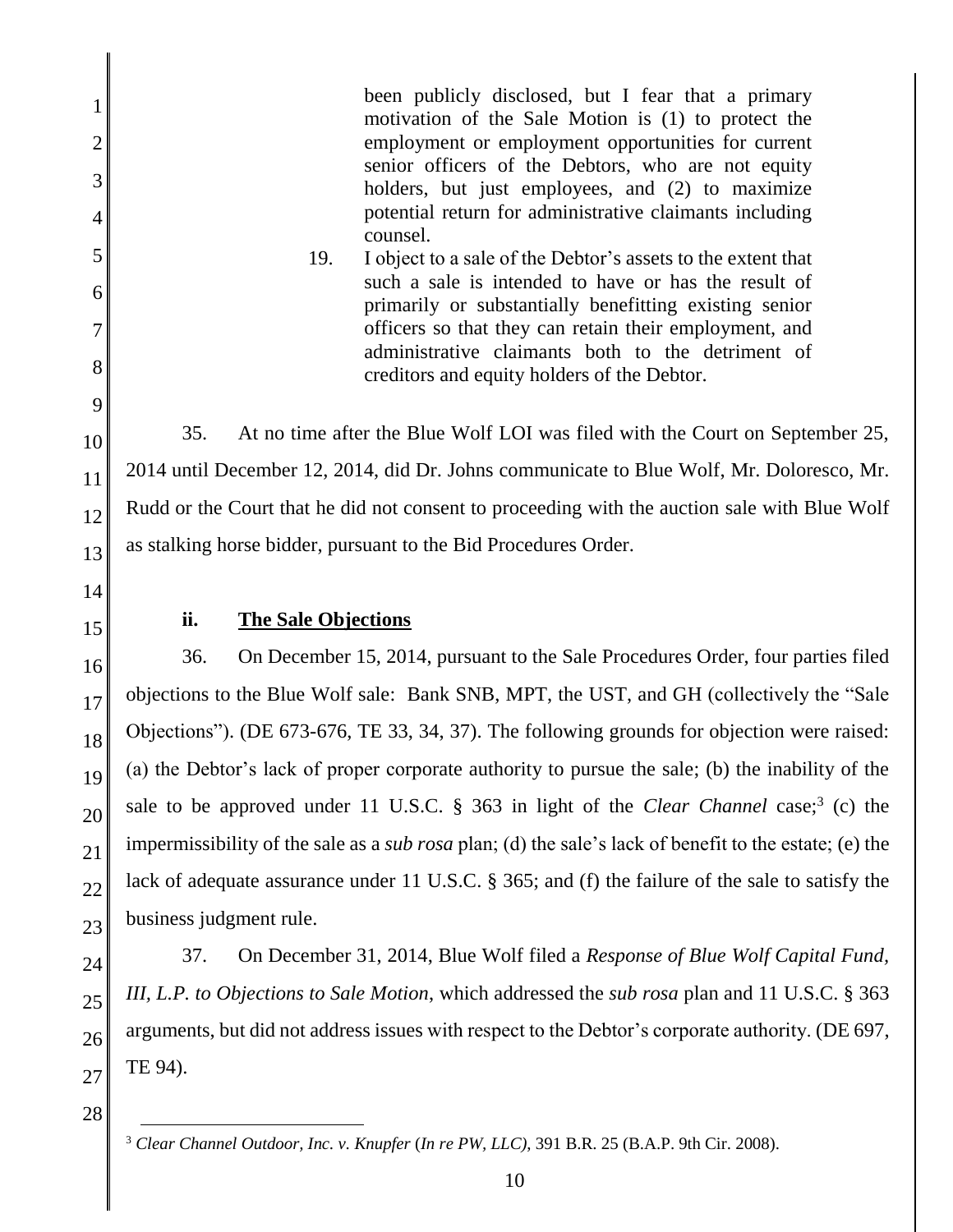1 2 3 4 5 6 7 8 38. On December 31, 2014, the Debtor filed an *Omnibus Reply in Support of Debtor's Motion for Orders: (1) Approving Sale of Debtor's Assets Free and Clear of Liens, Claims and Interests, and (2) Approving Assumption and Assignment of Unexpired Leases and Executory Contracts* (the "Omnibus Reply"), in which it asserted that Mr. Doloresco had, and continued to have, proper authority to enter into and consummate an agreement to sell the Debtor's assets subject to Court approval. (DE 703, TE 25). In addition, the Debtor stated that Dr. Johns "did not oppose the Sale Motion and he did not instruct the Debtor's counsel to withdraw the Sale Motion."

9 10 11 12 13 39. On January 5, 2015, MPT filed a *Motion for Order Scheduling, and Establishing Related Pre-Trial Procedures for, An Evidentiary Hearing Regarding Proposed Assignment of Real Property Lease* (the "Procedures Motion"). (DE 710). Bank SNB and GH joined in the Procedures Motion. (*See* DE 714 and 716). The Procedures Motion was set for an expedited hearing on January 7, 2015.

14 15 16 17 18 19 20 21 22 23 40. On January 6, 2015, the Debtor filed a motion to convert the January 7, 2015 hearing to a status hearing. (*See* DE 715). At the hearing held on January 7, 2015, the Debtor provided the status of the sale negotiations and GH, Bank SNB, and MPT discussed issues regarding the Procedures Motion. The Court continued all matters to a January 9, 2015 status hearing. (*See* DE 721). At the January 9, 2015 hearing, the parties confirmed that there was no agreement between MPT and Blue Wolf, that the authority issue was still outstanding, that the § 363(f) issues were still outstanding, and that an employment agreement with Mr. Doloresco had not been finalized. The Court again granted the Debtor's request to continue all matters to a January 27, 2015 status hearing, and vacated the evidentiary hearings set for January 13, and 14, 2015. (*See* DE 735).

24 25 26 27 28 41. Prior to the January 27, 2015 hearing, as directed by the Court, the UST filed a statement regarding accrued administrative expense liability in the case, and Bank SNB withdrew its credit bid. (DE 749 and DE 752). At the January 27, 2015 hearing, Debtor's counsel reported that there was still no deal with MPT, so the sale could not move forward. The parties also reported that other objections to the sale, including those under § 363 and those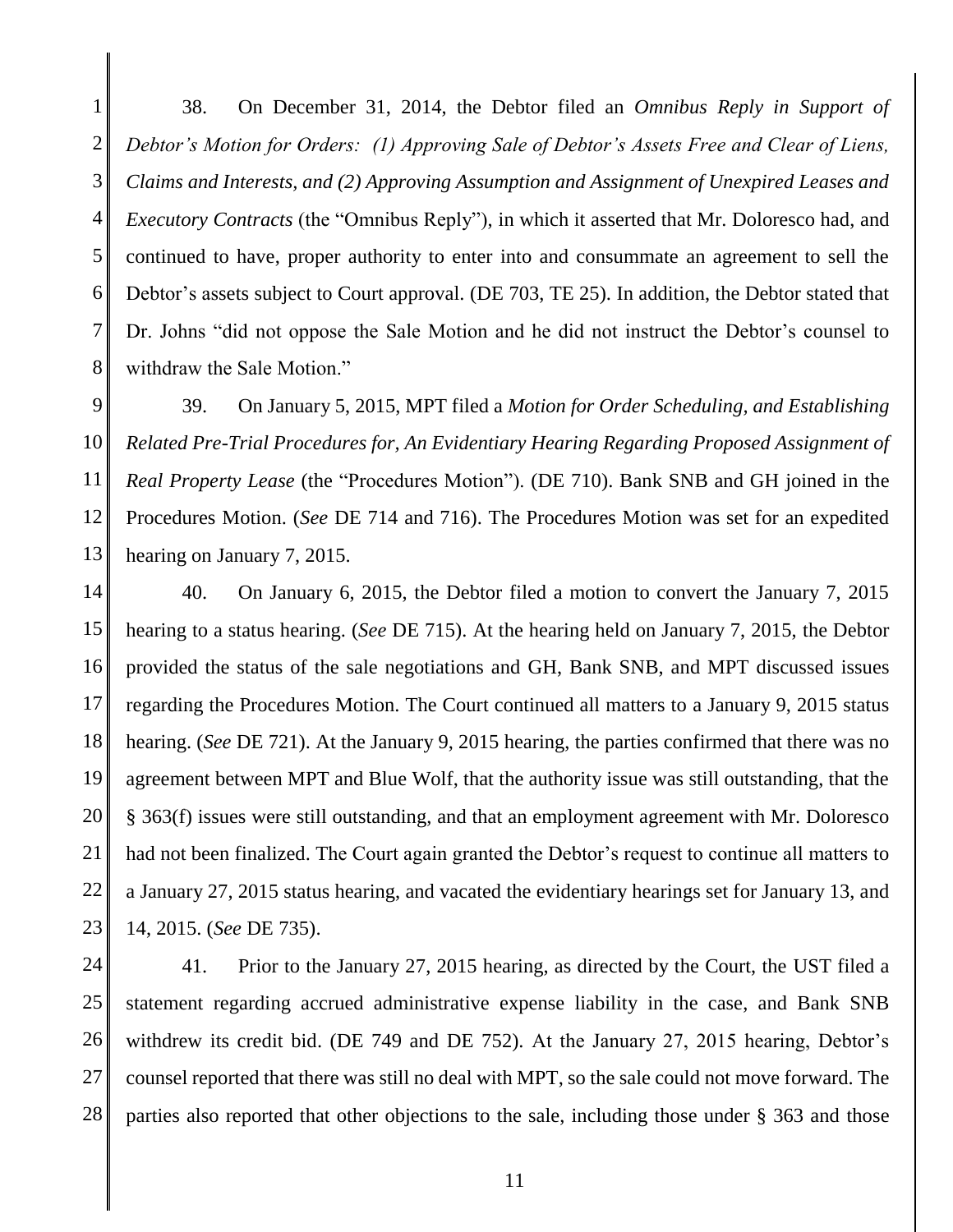1 2 3 4 5 6 with regard to corporate authority, were still outstanding. At the conclusion of the hearing the Court stated that if no consensual agreement regarding corporate authority was reached, the Court would have to decide immediately if it should appoint a trustee or examiner to determine the status of the case, the sale and/or the Joint Plan. The Court granted the Debtor's request to again continue the hearing on the Blue Wolf sale to a February 11, 2015 status hearing. (DE 753).

7 8 9 10 11 12 13 42. On February 9, 2015, the Debtor filed the *Debtor's Request to Take Sale Proceedings Off of the Court's Calendar and to Vacate Hearing on February 11, 2015, Subject to Resetting*, which was granted by Court order on February 10, 2015 (DE 760 and DE 762). On February 13, 2015, the Debtor filed its *Notice that Blue Wolf Capital Fund III, L.P. and MPT of Florence, LLC Have Entered into a Term Sheet Concerning the Assignment of the MPT Lease by Debtor to Blue Wolf*. (DE 764). The sale proceedings were not subsequently put back on calendar.

- 14
- 15

#### **iii. The Default Notice under the Blue Wolf APA**

16 17 18 19 20 43. On March 19, 2015, Blue Wolf notified the Debtor of an Event of Default (the "Default Notice") under the Blue Wolf APA due to the Debtor's failure to prosecute the Sale Motion and to seek approval of and closing of the Blue Wolf sale in accordance with the terms of the Blue Wolf APA and the Bid Procedures Order. The Default Notice further provided that the Debtor could cure the default by:

21 22 23 24 25 26 27 28 (a) Obtaining a hearing before the Bankruptcy Court on the Seller's corporate authority to proceed by April 15, 2015; subject to the Bankruptcy Court's docket; and (b) Obtaining a ruling from the Bankruptcy Court that the Debtor has the corporate authority to proceed to consummate and close the [Blue Wolf] sale transaction under the APA within 30 days of the Hearing, again, subject to the Bankruptcy Court's schedule and docket. (TE 22).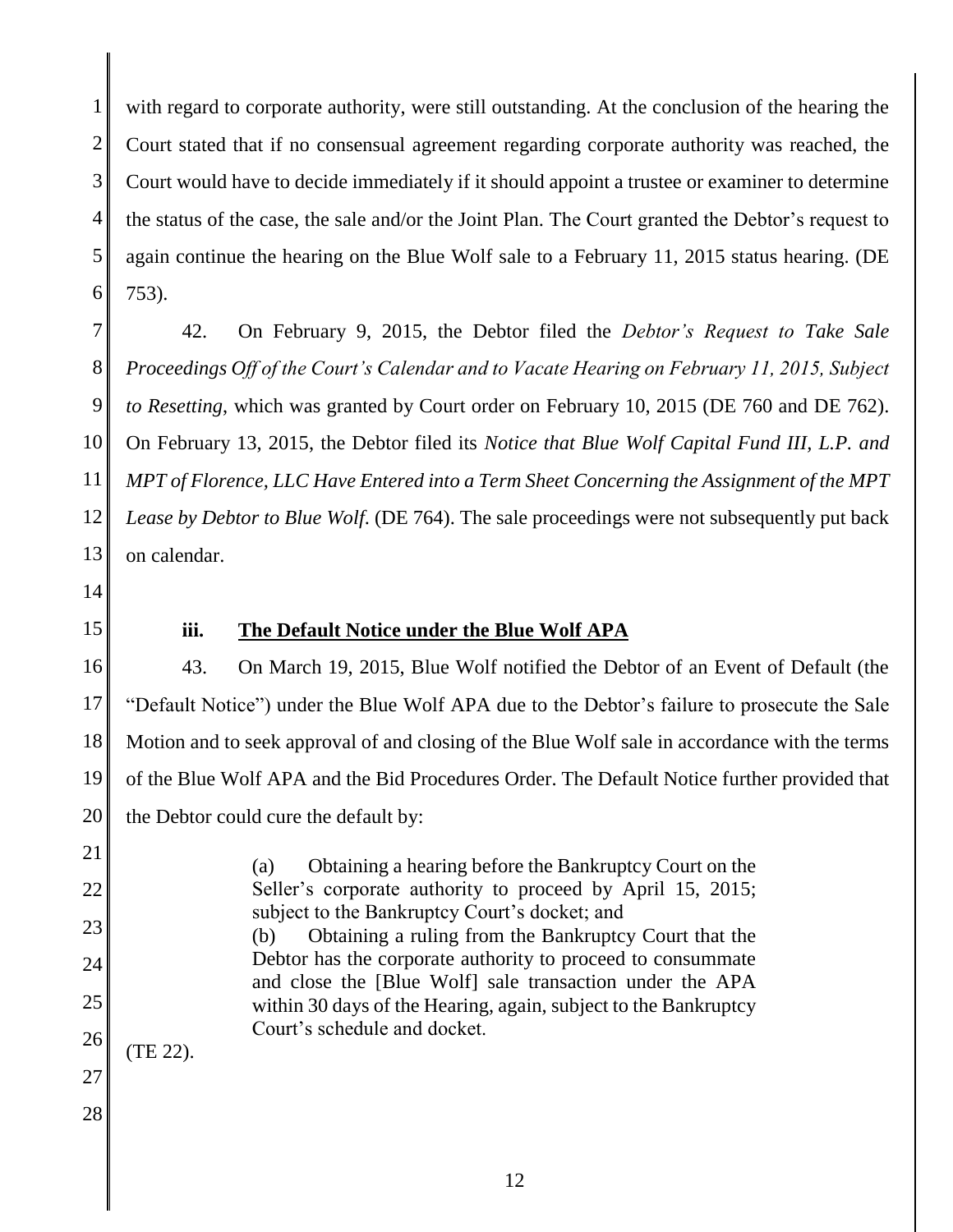1 2 3 44. The Default Notice provided that if the Debtor failed or was unable to cure the events of default, Blue Wolf intended to pursue an administrative expense claim for asserted damages related to the sale process.

**iv. The Blue Wolf Claim and the Objection**

45. On March 24, 2015, Blue Wolf filed a proof of claim (Claim 76-1), seeking an administrative claim in the amount of \$693,157 representing its asserted damages caused by the Debtor's failure to proceed with the Blue Wolf sale (the "Claim").

9 10 11 12 13 14 15 16 17 18 19 20 21 22 23 24 25 46. On February 16, 2017, Blue Wolf filed its *Supplement to Administrative Expense Claim Filed by Blue Wolf Capital Fund III, L.P.* (the "Supplement to Claim"). (DE 1515). On September 18, 2017, Blue Wolf filed its *Amended Supplement to Administrative Expense Claim Filed by Blue Wolf Capital Fund III, L.P.* (the "Amended Supplement to Claim"). (DE 1570). The Supplement to Claim and Amended Supplement to Claim assert that Blue Wolf's administrative claim is based upon "torts committed by the Debtor consisting, *inter alia*, of fraud and/or negligent misrepresentation of the Debtor's authority: (a) to conduct a courtapproved marketing and sale process for the sale of substantially all of the Debtor's assets to Blue Wolf, and (b) to enter into various agreements with Blue Wolf for the sale of its assets." Blue Wolf alleges that such agreements included the Blue Wolf LOI, the Bid Procedures Order and the Blue Wolf APA. Blue Wolf further asserts that the alleged misrepresentations were made through Debtor's counsel, Mr. Doloresco, as its CEO, and Dr. Johns. In addition to its claim for tort damages, Blue Wolf is seeking recovery of attorneys' fees and costs incurred in the prosecution of its claims. The Claim, Supplement to Claim and Amended Supplement to Claim are collectively referred to hereafter as the "Administrative Claim." As of August 2017, the Administrative Claim and the fees and costs incurred in connection therewith totaled \$1,514,880.94.

26 27 47. On September 4, 2015, the Debtor filed its Objection. On September 22, 2015, Blue Wolf filed its Response.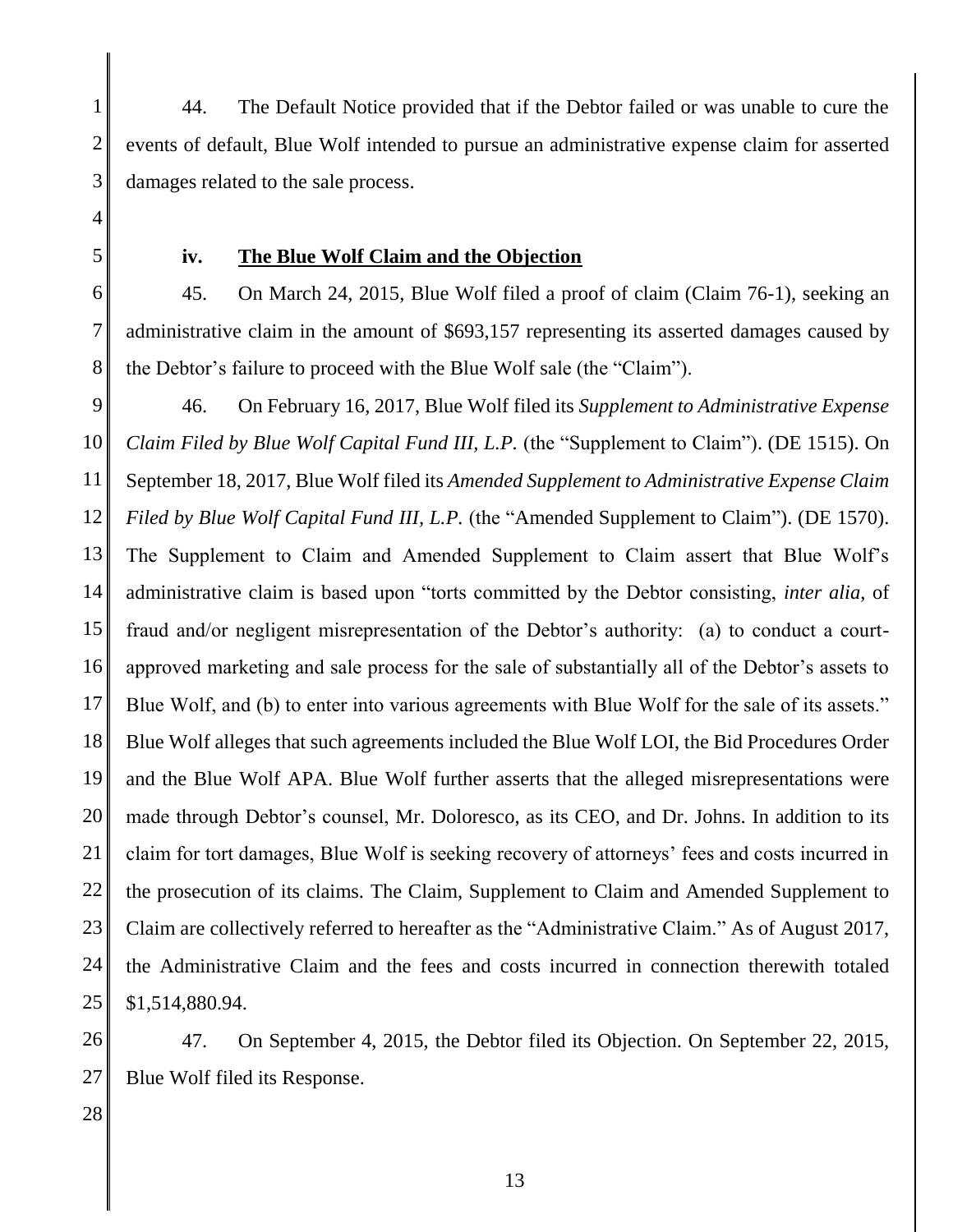1 2 3 4 5 48. On November 18, 2015, the Court entered its *Order Approving Stipulation to Treat Blue Wolf's Proof of Claim, Objections and Responses Thereto, as Application for Order Allowing and Directing Payment of Administrative Expense Claim* deeming the Administrative Claim to be an application for administrative expense claim and converting the litigation regarding the Administrative Claim into a contested matter. (DE 1233).

6 7

#### **v. The Joint Plan**

8 9 10 11 12 13 49. The Joint Plan was amended and modified on several occasions. As amended, the Joint Plan provided for full payment to unsecured creditors. (DE 792, 843, 1183 at ¶ 3). Ultimately, and after hearings conducted on September 24, 2015, October 8, 2015 and October 21, 2015, all objections to the Joint Plan were resolved and all impaired classes entitled to vote, including the class of unsecured creditors, voted to accept the Joint Plan as amended and modified.

14 15 16 17 18 50. The Joint Plan, as amended and modified, was confirmed by Order of this Court on October 23, 2015. A *Stipulated Order Amending Findings of Fact, Conclusions of Law and Order Confirming Second Amended Joint Plan of Reorganization and Declaring Effective Date* was entered on February 29, 2016. (DE 1381). The Effective Date of the Amended Joint Plan was February 19, 2016. (DE 1381).

- 19
- 20 21

#### **IV. Legal Analysis and Conclusions of Law**

#### **A. Basis for Administrative Expense Claims**

22 23 24 25 26 27 28 In most cases, two requirements must be met under Ninth Circuit case law in order to establish an actual and necessary administrative expense under  $\S$  503(b)(1)(A) of the Code: (1) "the claim must have arisen from a transaction with the debtor in possession[,]" and (2) the claim "must directly and substantially benefit the estate." *In re 800Ideas.com, Inc.,* 496 B.R. 165, 175 (B.A.P. 9th Cir. 2013). However, in *Reading Co. v. Brown*, the U.S. Supreme Court carved out an exception to the traditional actual and necessary requirements. 391 U.S. 471 (1968); *see also In re Ybarra*, 424 F.3d 1018, 1025 n.10 (9th Cir. 2005) (construing *Reading*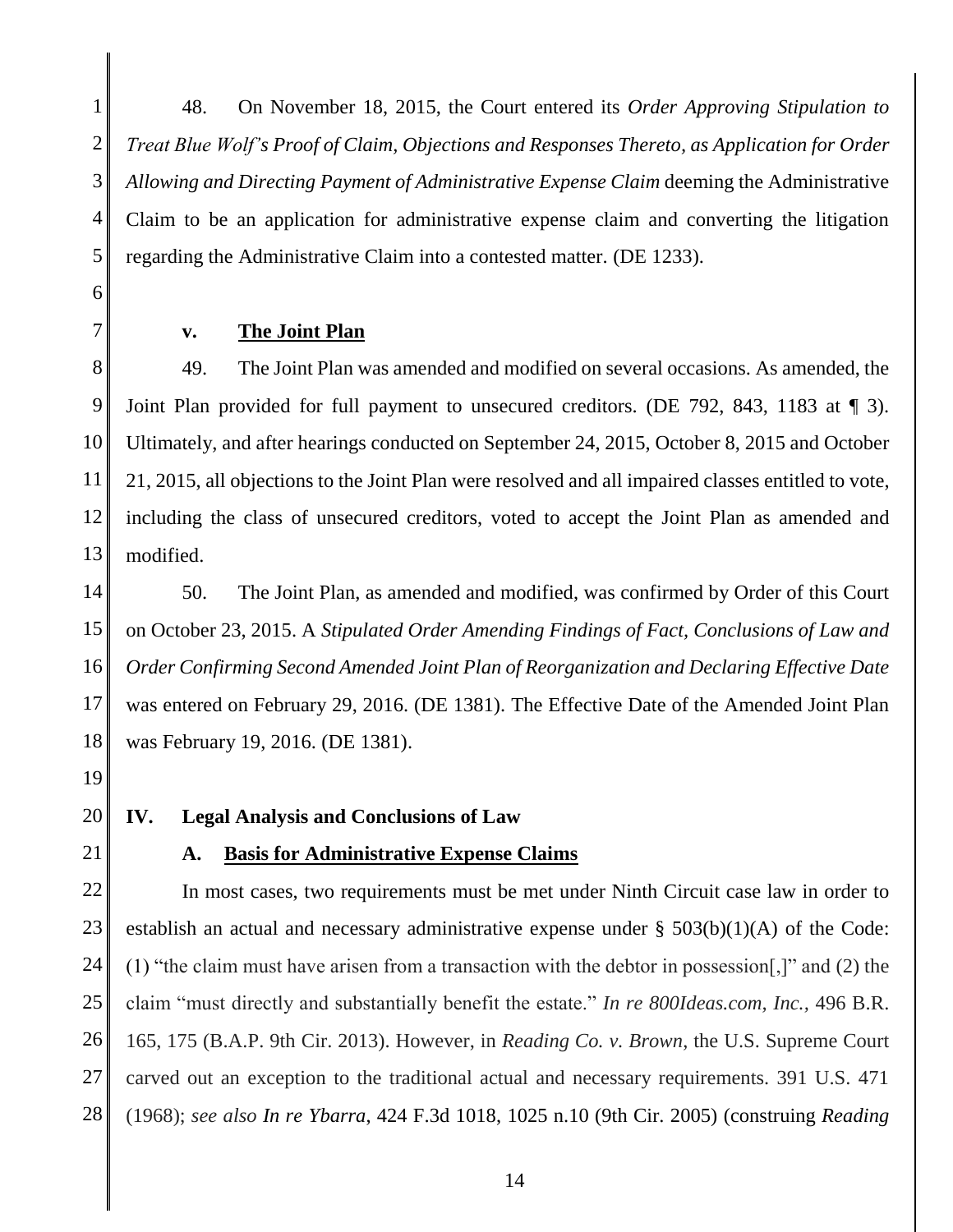1 2 3 4 5 6 7 8 9 10 as "determin[ing] that an award of tort damages to victims of a fire caused by the Chapter 11 receiver's negligence was entitled to administrative expense priority, despite the fact that victims did not transact with the receiver, nor did the estate benefit from the event"). Although *Reading* was decided under the Bankruptcy Act, it survived the enactment of the Bankruptcy Code and is recognized by the Ninth Circuit. *E.g. In re Kadjevich*, 220 F.3d 1016, 1019 (9th Cir. 2000); *In re Megafoods Stores, Inc.*, 163 F.3d 1063, 1071 (9th Cir. 1998). Under the *Reading* exception, as expanded by the Ninth Circuit, a debtor-in-possession's violation of 28 U.S.C. § 959(b) can, under certain circumstances, give rise to an administrative claim for damages. *See In re Megafoods Stores, Inc.*, 163 F.3d at 1072; *In re 800Ideas.com, Inc*, 496 B.R. at 177–78.

11 12 13 14 15 16 17 18 19 Generally, 28 U.S.C. § 959(b) requires a debtor-in-possession to "manage and operate the property in [its] possession . . . according to the requirements of the valid laws of the State in which such property is situated, in the same manner that the owner or possessor thereof would be bound to do if in possession thereof." 28 U.S.C. § 959(b). Blue Wolf contends that it is entitled to an administrative expense claim because the Debtor committed the torts of fraudulent misrepresentation and/or negligent misrepresentation while acting as a debtor-inpossession, in the course of the sale process, in violation of 28 U.S.C. § 959(b). The Debtor's property and assets are located in Arizona. Accordingly, Arizona law applies for purposes of 28 U.S.C. § 959(b).

20 21 22 23 The representations at issue pertain to the Debtor's corporate authority to pursue a sale of its assets and to enter into certain agreements with Blue Wolf, including the Blue Wolf LOI, the Bid Procedures Order and the Blue Wolf APA. Blue Wolf has expressly waived its right to pursue contract theories of liability. (9/28/17 Trial Tr., p. 161).

- 24
- 25

#### **B. Negligent Misrepresentation**

26 27 28 Under Arizona law, which incorporates the Second Restatement of Torts, the elements of negligent misrepresentation are: (1) the defendant provided false information in a business transaction; (2) the defendant intended for the plaintiff to rely on the incorrect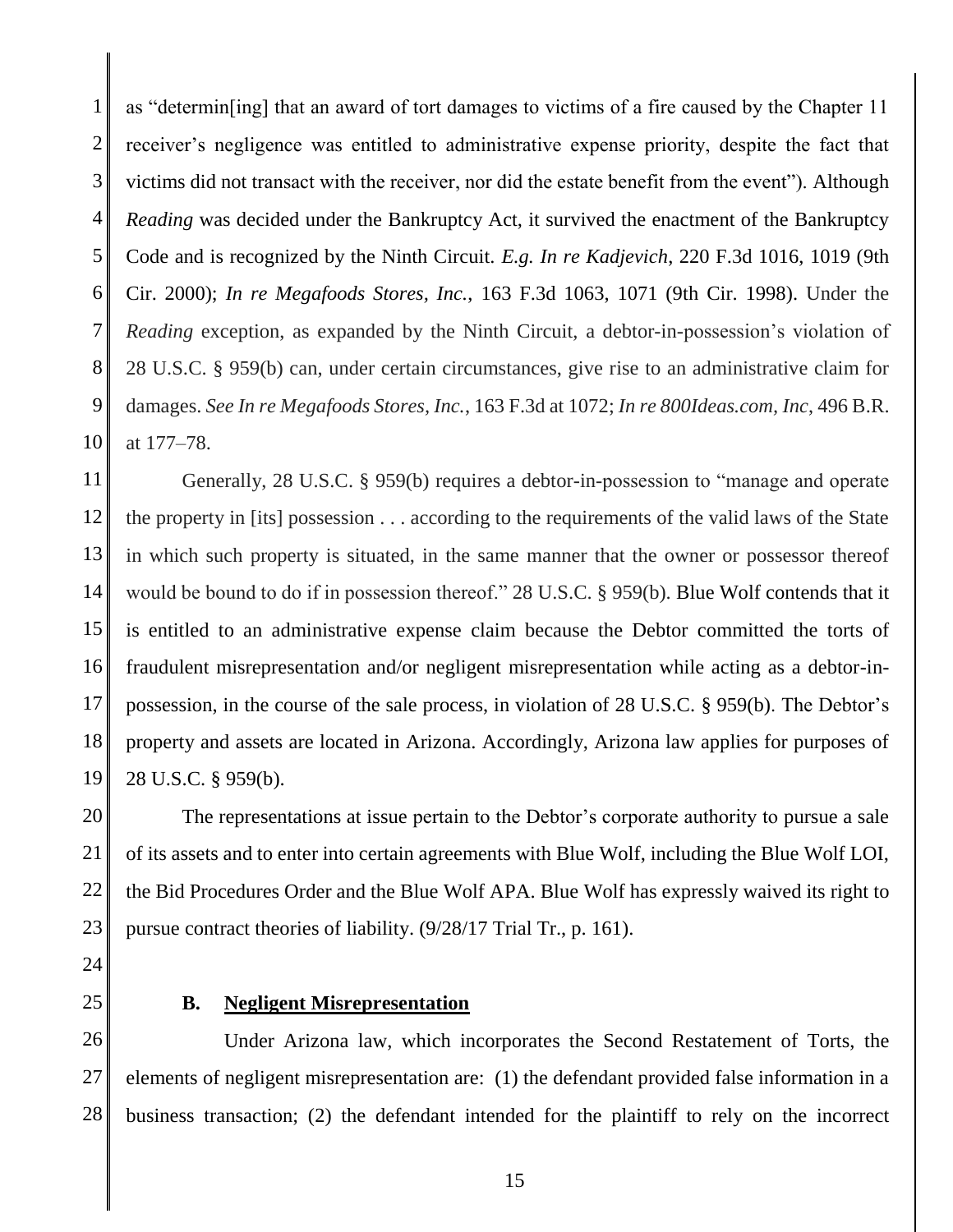1 2 3 4 5 6 information or knew that it reasonably would rely; (3) the defendant failed to exercise reasonable care in obtaining or communicating the information; (4) the plaintiff justifiably relied on the incorrect information; and (5) resulting damage. *St. Joseph's Hosp. & Med. Ctr. v. Reserve Life Ins. Co.*, 154 Ariz. 307, 312, 742 P.2d 808, 813 (Ariz. 1987); *Mur-Ray Mgmt. Corp. v. Founders Title Co.*, 819 P.2d 1003, 1008-09 (Ariz. Ct. App. 1991). *See also*  Restatement (Second) of Torts § 552 (Am. Law Inst. 1979).

7 8 9 10 11 12 13 14 "A claim for relief for negligent misrepresentation is one governed by the principles of the law of negligence. Thus, there must be 'a duty owed and a breach of that duty before one may be charged with the negligent violation of that duty.'" *Van Buren v. Pima Cmty. Coll. Dist. Bd.*, 113 Ariz. 85, 87, 546 P.2d 821, 823 (Ariz. 1976) (quoting *West v. Soto,* 85 Ariz. 255, 336 P.2d 153 (Ariz. 1959)). The alleged breach must also be the proximate cause of the damages for which recovery is sought. *Laborers' & Operating Engineers' Util. Agreement Health & Welfare Tr. Fund for Arizona v. Philip Morris, Inc.*, 42 F. Supp. 2d 943, 950 (D. Ariz. 1999).

15 16 17 18 19 20 In order to establish a claim for negligence, a party must generally prove the elements of the claim by a preponderance of the evidence. *See Harvest v. Craig*, 195 Ariz. 521, 523, 990 P.2d 1080, 1082 (Ariz. Ct. App. 1999); *see also Bros. v. Morrone-O'Keefe Dev. Co.*, 2006-Ohio-1160 at ¶ 20, 2006 WL 620894 at \*5 (Ct. App. Ohio 2006) (noting "that other jurisdictions that have adopted Section 552 of the Restatement also apply the preponderance of the evidence standard to negligent misrepresentation claims").

- 21
- 22

#### **1. False Representations and Material Omissions**

23 24 25 26 27 28 Blue Wolf asserts that the Debtor made false representations regarding the Debtor's authority to conduct the sale process and to enter into certain agreements regarding the sale of assets, on the basis that neither the sale process nor the documents were approved by Dr. Johns. For purposes of the Administrative Claim Blue Wolf assumes that Dr. Johns had sole authority to approve the sale terms and the documents. (9/28/17 Trial Tr., p. 156). Mr. Miller, as the representative of Blue Wolf, acknowledged during his testimony that he has never asked about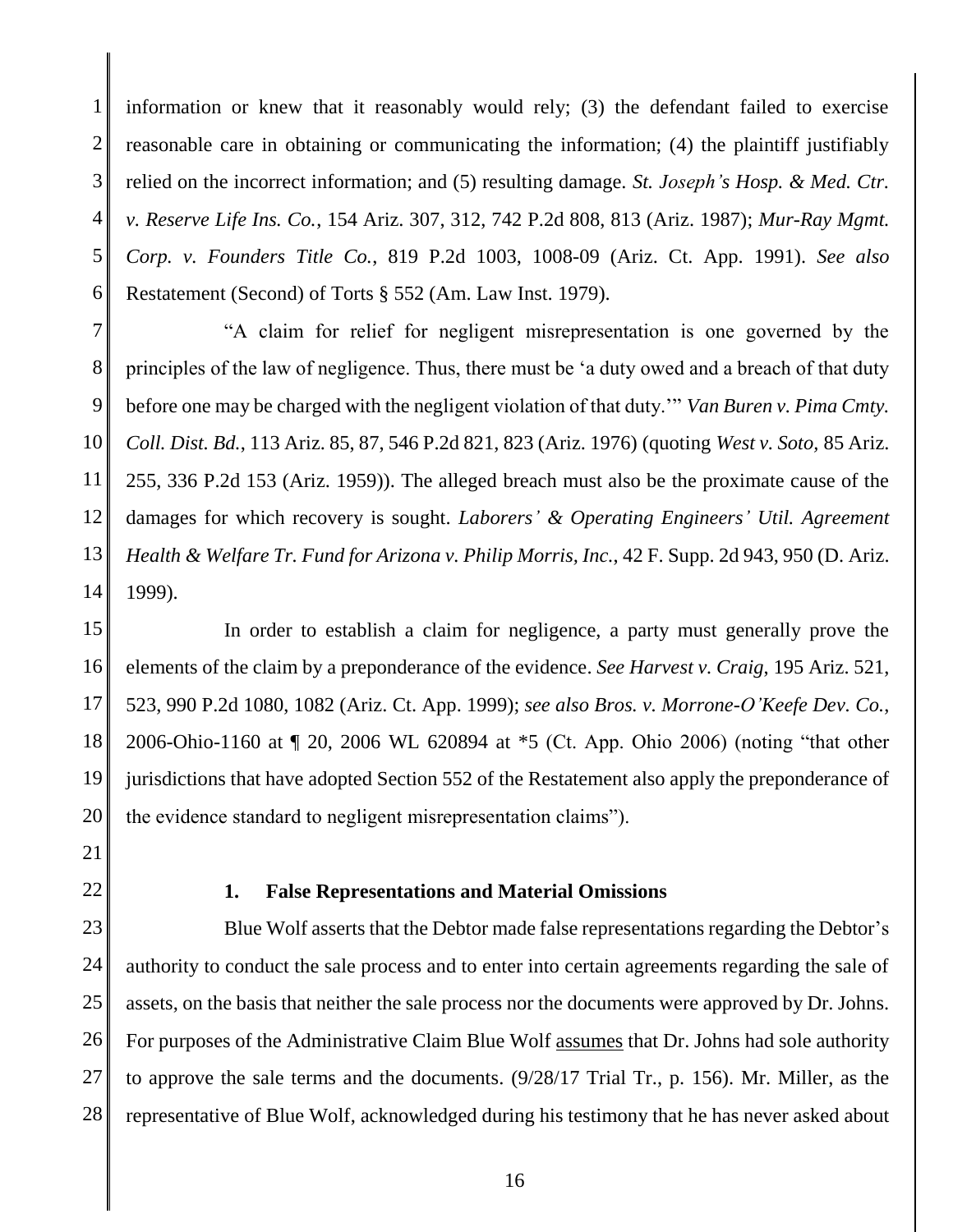1 2 3 4 5 6 corporate authority in bankruptcy proceedings involving § 363 sales. (9/28/17 Trial Tr., p. 148). Presumably no one from Blue Wolf inquired as to corporate authority during the due diligence period, either. The Court finds this difficult to understand given Blue Wolf's sophistication as an investor and the fact that Mr. Miller indicated that Blue Wolf would not proceed with a sale without a "clear grant [ing] of authority by the governance entity  $\ldots$ ." (9/28/17 Trial Tr., p. 156).

7 8 9 10 11 That being said, the issue of corporate governance was never determined by the Court as part of the sale process. For purposes of the Administrative Claim, Blue Wolf relies upon: (1) a form of First Amended Operating Agreement for FHA (TE 1); (2) Articles of Organization for FHA filed with the Arizona Corporation Commission in 2007 showing Dr. Johns as the sole manager (TE 81); and (3) the Position Statement and Declaration of Dr. Johns.

12 13 14 15 16 17 The Court notes that the Operating Agreement is not fully executed. Further, no testimony was provided as to whether it is in fact the operative agreement. Finally, if such agreement is operative, Dr. Johns would not have sole authority to approve a sale process. Given the limited and incomplete evidence presented, it is not clear to the Court whether, or not, Dr. Johns had sole authority to approve the sale process, or in fact who had such authority. The evidence is not determinative on this issue.

18 19 20 21 22 23 24 25 26 27 28 Even however, assuming that he did, certain of Dr. Johns' statements in his Statement of Position and Declaration are not entirely consistent with the testimony provided and the procedural and factual background of the case. Although Dr. Johns states in his Declaration that he had not authorized nor approved a sale to Terner or to Blue Wolf, he clearly knew that a sale process was proceeding, given his involvement in the retention of CKS and his discussions and meetings with Dave Gonzalez ("Mr. Gonzalez"), the principal of CKS, including discussions of a "stalking horse bidder." It is also not contested that Dr. Johns was served with all pleadings in the case, and that he attended hearings regarding the sale process, including the hearing to approve the Bid Procedures Order on October 6, 2014. Dr. Johns also testified as to a meeting with Blue Wolf and of being aware that it was a proposed buyer in the sale process. As Dr. Johns stated in his testimony, it was his "understanding that I could accept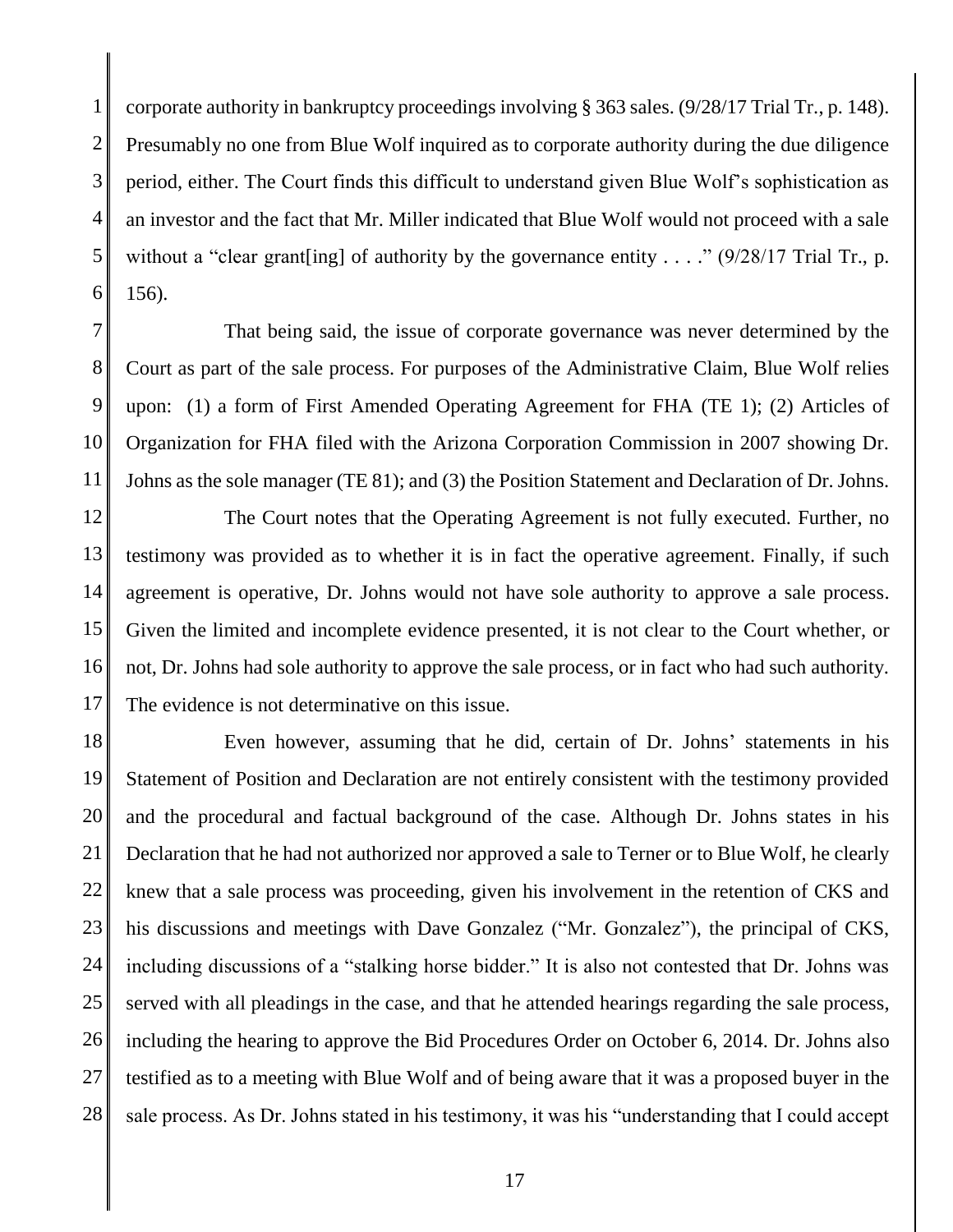1 2 3 any bid at any time if it was in the best interest of the creditors." (9/27/17 Trial Tr., p. 26). Given such opinion, his failure to raise the issue until December 12, 2014 cannot be viewed as a material omission.

4 5 6 7 8 9 10 Further, although Dr. Johns states in his Declaration that he had not delegated nor assigned his authority to approve a sale of the Debtor's assets, his testimony and evidence presented indicates that while he may have delegated authority to proceed with a sale, he had not delegated authority to "close a sale." (TE 79; 9/27/17 Trial Tr., p. 79). This is consistent with letters subsequently sent by counsel for Dr. Johns, dated March 25, 2017, in which Dr. Johns revokes any delegation of authority to Mr. Rudd or Mr. Doloresco to "consummate a sale of assets of FHA . . . ." (TE 12).

11 12 13 14 15 16 17 18 19 20 As stated in the Declaration, Dr. Johns objected to the Blue Wolf sale to the extent that such sale was intended to have the "result of primarily or substantially benefitting existing senior officers so that they can retain their employment, and administrative claimants both to the detriment of creditors and equity holders of the Debtor." (TE 10). This objection does not state that he would oppose any sale. Dr. Johns clarified that he objected to this particular sale because it was not in the best interest of creditors in that creditors would not be paid in full and he understood it was structured to benefit certain individuals, including Mr. Doloresco and Mr. Gonzalez. (9/27/17 Trial Tr., p. 97). Dr. Johns further testified that the Joint Plan was ultimately "far superior to any Blue Wolf deal." (9/27/17 Trial Tr., p. 108). Dr. Johns' testimony was not controverted.

21 22 23 Blue Wolf also points to the Blue Wolf LOI, the Bid Procedures Order and the Blue Wolf APA as containing false misrepresentations due to Dr. Johns' failure to approve the terms of the transaction.

24 25 26 27 28 The Blue Wolf LOI was initially filed on September 25, 2014, and filed, as amended on October 10, 2014. The Blue Wolf LOI is a letter from Blue Wolf to the Debtor outlining a proposal whereby Blue Wolf would be designated the stalking horse bidder for purposes of a § 363 sale of substantially all of the Debtor's assets. Although Mr. Doloresco accepted the Blue Wolf LOI on behalf of the Debtor, there are no representations of the Debtor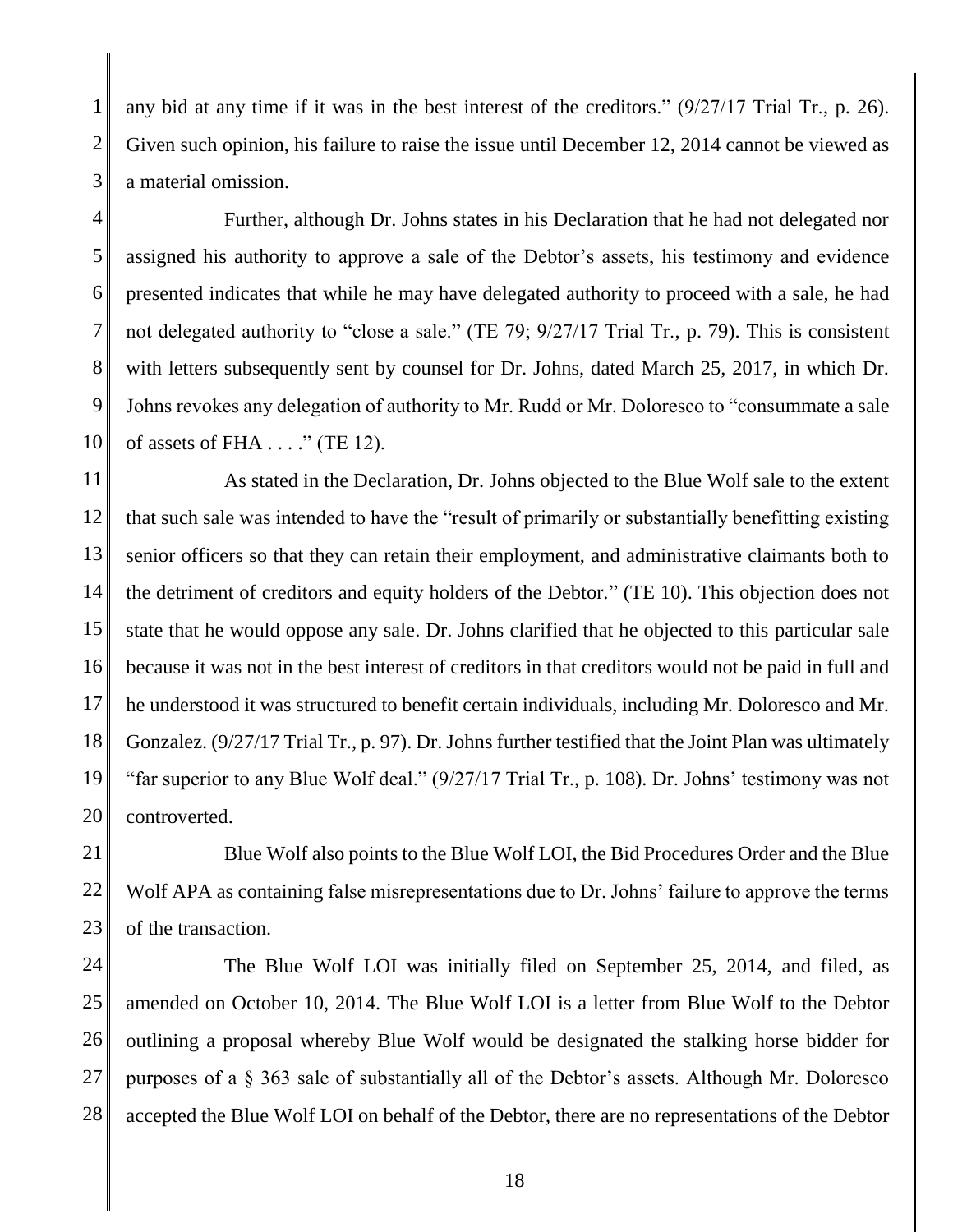1 2 3 4 in the letter and the LOI clearly provides that it is not binding on Blue Wolf. Further, Blue Wolf has not asserted any claim for the period prior to entry of the Bid Procedures Order and did not commence due diligence until after entry of that order on October 17, 2014. (9/28/17 Trial Tr., p. 143). There could therefore not be any false representations relating to the Blue Wolf LOI.

5 6 7 8 9 10 11 12 It is unclear what representations are made in the Bid Procedures Order. It is an Order of the Court, which set deadlines and procedures for proceeding with the sale, but did not contain any representations by the Debtor. Further, it is a final order of the Court, which clearly authorized the sale process to go forward. With respect to the Blue Wolf APA, Blue Wolf asserts that the provisions in Section 5 contain misrepresentations. As an initial matter, the provisions in Section 5 are all clearly conditioned upon the final approval of a sale by the Court. Until Court approval was obtained, which it never was, the terms of the Blue Wolf APA were not effective or binding upon any party.

13 14 15 Based upon the foregoing, it is the determination of the Court that Blue Wolf has failed to prove, by a preponderance of the evidence, that negligent misrepresentations were made with respect to pursuing a sale or with respect to the sale documents.

- 16
- 17

#### **2. Intent**

18 19 20 21 22 23 The second prong of negligent misrepresentation requires intent that false information be relied upon. Blue Wolf asserts that Dr. Johns, Mr. Rudd and Mr. Doloresco intended that Blue Wolf rely upon false information, specifically as to Dr. Johns' corporate authority. Even assuming that Dr. Johns had sole authority to approve the sale with Blue Wolf, the evidence reflects that both Mr. Rudd and Mr. Doloresco believed that authority to proceed with the sale process had been delegated to them, at least up to the point of closing.

24 25 26 27 28 Mr. Rudd's testimony states that due to Dr. Johns' conflicts, specifically that in addition to being the manager of FHA, he was a creditor of FHA, a guarantor of the Bank SNB debt, a director and member of GH, and a doctor at GH, Dr. Johns stepped back from the sale process and was not always included in the negotiations with buyers. (9/27/17 Trial Tr., pp. 117, 121).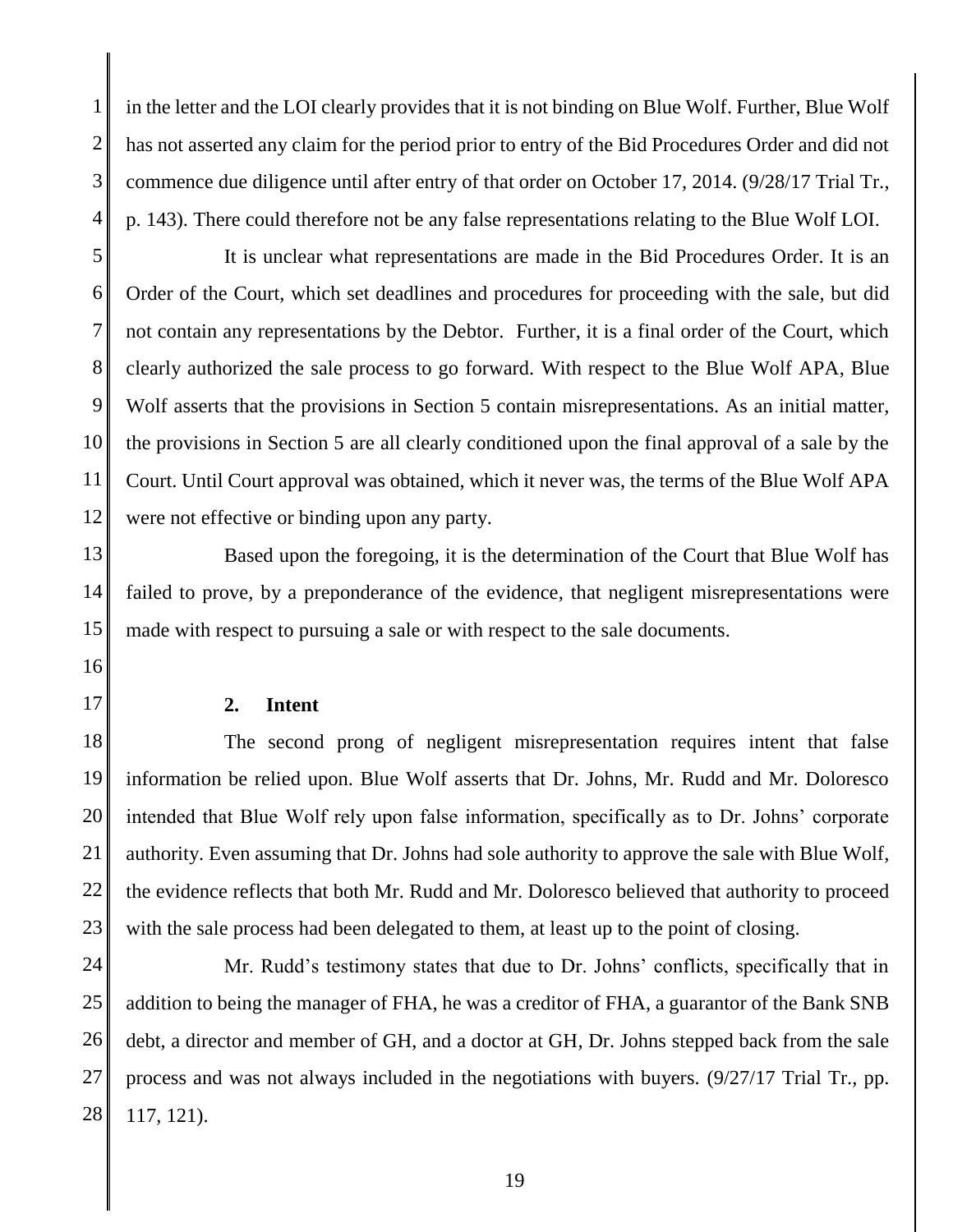1 2 3 4 5 6 Mr. Rudd testified that Dr. Johns approved the process to sell the assets of FHA and gave authority to Mr. Rudd, Mr. Gonzalez and Mr. Doloresco to proceed with that process. (9/27/18 Trial Tr., pp. 157, 159, 160). Mr. Rudd stated, "I believe that I had the authority from Dr. Johns to sell the assets and to maximize the recovery to the bankruptcy estate, and I had the authority from Art Doloresco, as the CEO, who has . . . authority from Dr. Johns, . . . to file pleadings with respect to the sale." (9/27/18 Trial Tr., p. 157).

7 8 9 10 Mr. Doloresco's testimony is consistent with Mr. Rudd's statement that they had authority to proceed with the sale process up to the last steps before closing. (9/28/17 Trial Tr., p. 39). This view is consistent with Dr. Johns' position regarding delegation of authority discussed above, specifically that he had not delegated authority to "close a sale."

11 12 13 14 Based upon the foregoing, both Mr. Rudd and Mr. Doloresco believed that they were authorized to proceed with the Blue Wolf sale process, at least to the point of obtaining court approval. No controverting evidence was presented that they intended to provide misleading or false information to Blue Wolf.

15 16 Based on the foregoing, it is the Court's determination that the intent prong of negligent misrepresentation has not been met, by a preponderance of the evidence.

- 17
- 18

#### **3. Causation**

19 20 21 22 23 24 "Proximate causation is . . . a necessary element of any tort . . . ." *Laborers' & Operating Engineers' Util. Agreement Health & Welfare Tr. Fund for Arizona*, 42 F. Supp. 2d at 950. In order to establish fault in a negligence action, "a plaintiff must prove that the defendant's negligence proximately caused the plaintiff's injury." *Saucedo ex rel. Sinaloa v. Salvation Army*, 200 Ariz. 179, 183, 24 P.3d 1274, 1278 (Ariz. Ct. App. 2001) (quoting *Stephens v. Bashas' Inc.*, 186 Ariz. 427, 431, 924 P.2d 117, 121 (Ariz. Ct. App. 1996)).

25 26 27 In this case, as will be discussed below, even assuming that misrepresentations or material omissions were made by the Debtor's representatives or professionals, such were not a direct cause of Blue Wolf's asserted damages.

28

As an initial matter, the Blue Wolf APA contained several conditions precedent to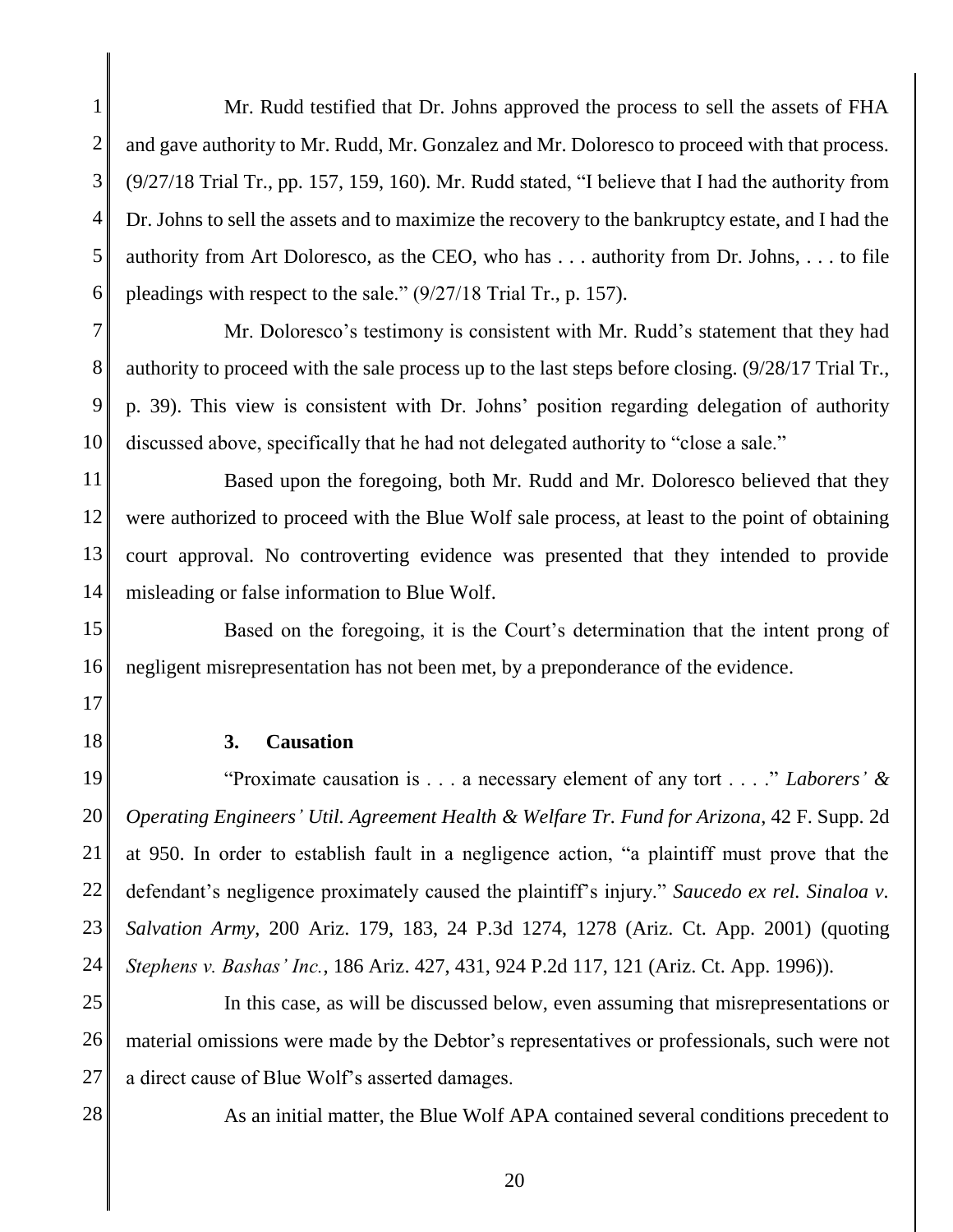1 2 3 4 a closing by Blue Wolf. These included: 1) a final order of this Court approving the sale, to be entered by January 15, 2015 or such later date as Blue Wolf may approve; 2) an amendment or modification to the MPT Lease, and 3) an employment agreement negotiated with Mr. Doloresco. (TE 11).

5 6 7 8 9 10 11 As set forth above, numerous objections were filed to the Blue Wolf sale. By mid-January 2015, the date by which a sale order was required to be entered, none of the objections had been resolved. Two of those objections, specifically the objections of MPT and Bank SNB, created major, if not insurmountable, hurdles to approval of a sale by the Court. Specifically, the MPT Lease had already been assumed, and could not be modified without MPT's consent. Further, Bank SNB was not getting paid in full, and did not consent to the sale, thus the sale may be denied under the reasoning of the *Clear Channel* case.

12 13 14 15 16 Further, by this time, the Joint Plan had been filed and was moving through the plan process toward plan confirmation. The Blue Wolf sale was competing with the Joint Plan. Blue Wolf continued to pursue the sale, even after the authority issue was raised, but did not increase its bid nor resolve any of the other Sale Objections, including those that were conditions precedent under the Blue Wolf APA.

17 18 19 20 21 22 23 24 In March 2015, Blue Wolf issued its Default Notice, which provided certain cure provisions, including that the Debtor obtain a hearing and ruling from the Court that the Debtor had the corporate authority to proceed with, consummate and close the Blue Wolf sale. Given that none of the Sale Objections had been resolved, this was an impossible request. This demand was only feasible if all other objections and conditions precedent had been satisfied and the only remaining issue was the corporate authority issue. If that had been the case, the Court could have resolved the corporate authority issue by appointing a trustee or by taking other appropriate action.

25 26 27 28 This however, ignores the fact that the Joint Plan had been filed and was competing with the sale. As Mr. Rudd testified, he viewed the Default Notice as a move by Blue Wolf to get the sale process back on track because the Joint Plan "was outbidding them" and the Blue Wolf proposal was no longer in the "best interests of the estate." (9/27/17 Trial Tr., p. 165).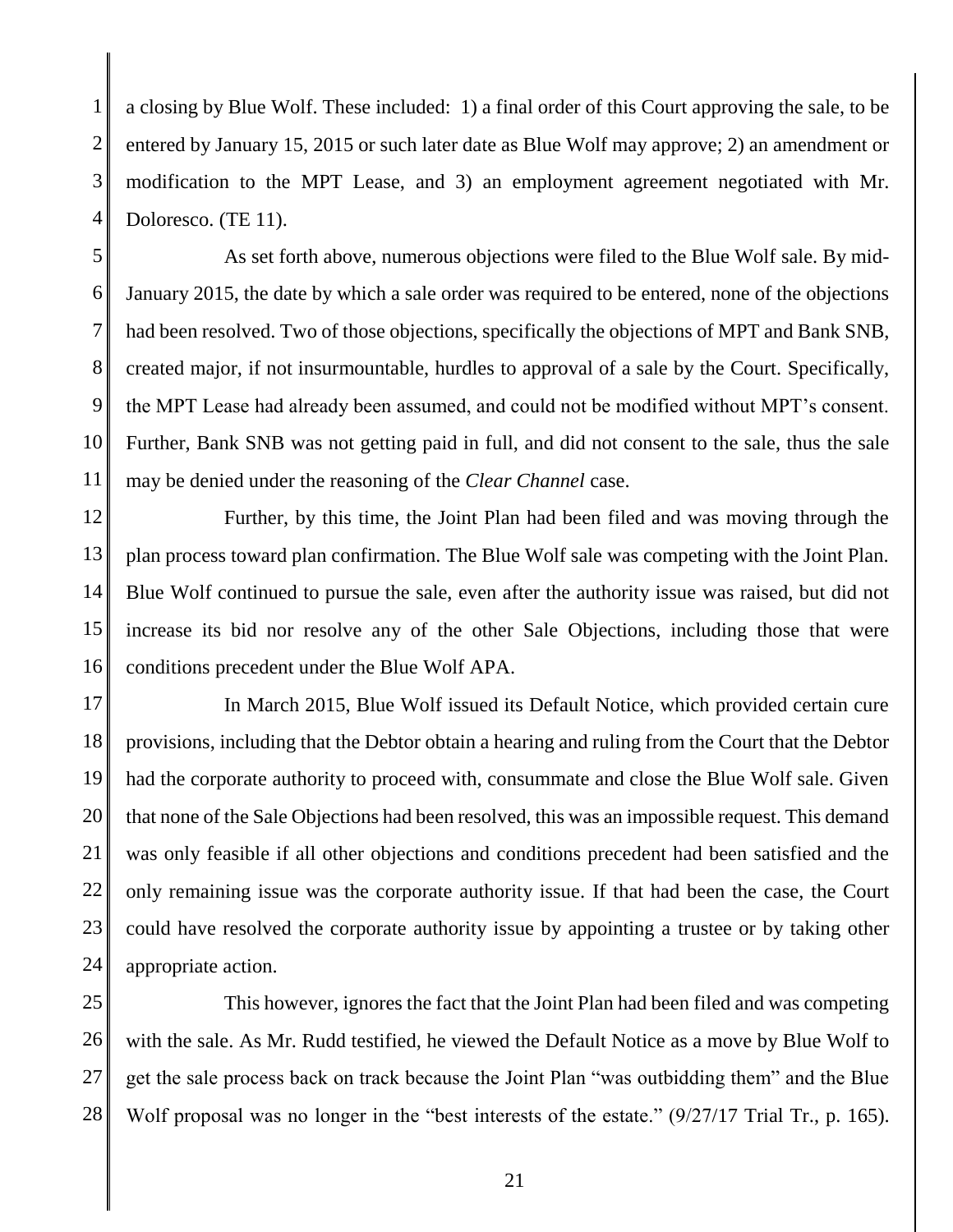1 2 3 Mr. Rudd further testified that the Debtor was trying to get Blue Wolf to increase its bid, but when that did not occur it did not make sense for the Debtor to pursue the Blue Wolf sale. (9/27/18 Trial Tr., p. 165-66).

4 5 6 7 8 9 10 11 12 13 14 Mr. Miller acknowledged that Blue Wolf assumed certain risks as part of a § 363 sale process, specifically the following: 1) the risk that it would be outbid; 2) the risk that the procedure would be cancelled by the fiduciaries in exercising their fiduciary obligation based on an occurrence precluding the sale from proceeding; and 3) the risk that the Court would not approve the sale. (9/28/17 Trial Tr., p. 153). In this case, the fiduciaries of the Debtor, including its professionals, determined that the Blue Wolf sale should not proceed in view of the Joint Plan, which provided a higher return to creditors. Given those circumstances, and even assuming all other objections were resolved, the Court would not have been in a position to approve the Blue Wolf sale, as it was not in the best interest of creditors. The bottom line is that Blue Wolf's asserted damages were caused by the occurrence of risks which it had assumed.

15 16 17 18 Upon consideration of the foregoing, it is the Court's determination that even assuming all other elements of negligent misrepresentation were met, the final prong of causation is not met in that any damages asserted by Blue Wolf were not the proximate result of such misrepresentation.

- 19
- 20

21

22

23

24

25

26

**C. Fraudulent Misrepresentation**

Under Arizona law:

A showing of fraud requires (1) a representation; (2) its falsity; (3) its materiality; (4) the speaker's knowledge of its falsity or ignorance of its truth; (5) the speaker's intent that it be acted upon by the recipient in the manner reasonably contemplated; (6) the hearer's ignorance of its falsity; (7) the hearer's reliance on its truth; (8) the right to rely on it; (9) his consequent and proximate injury.

27 28 *Echols v. Beauty Built Homes, Inc.*, 132 Ariz. 498, 500, 647 P.2d 629, 631 (Ariz. 1982) (citing *Nielson v. Flashberg*, 101 Ariz. 335, 419 P.2d 514 (Ariz. 1966)). "Where [a party] has a legal